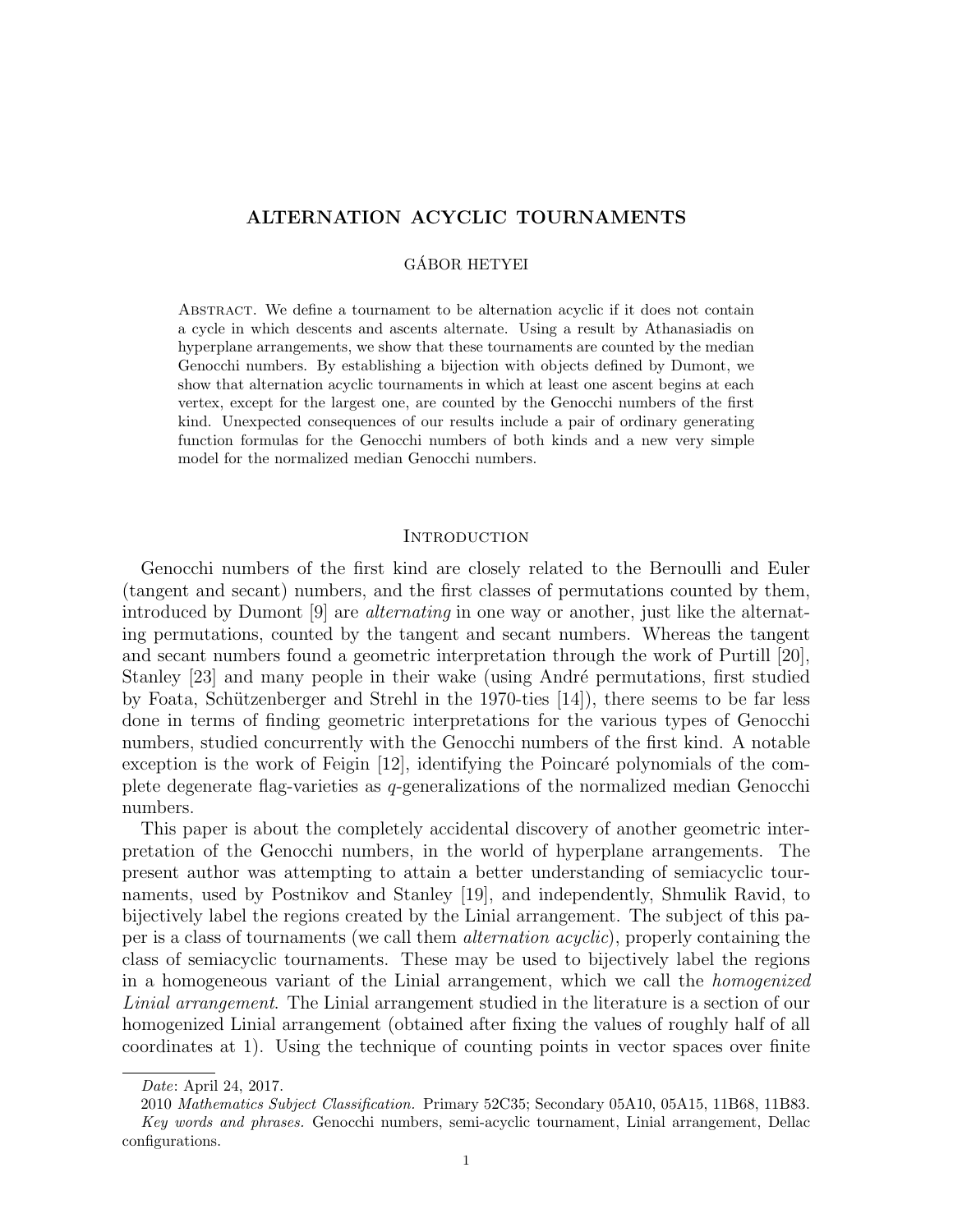### $\alpha$  GÁBOR HETYEI

fields, developed by Athanasiadis [2], we are able to prove that the number of regions created by our homogenized Linial arrangement, and thus the number of alternation acyclic tournaments, is a median Genocchi number. At this time it seems impossible to find a direct combinatorial argument to reproduce this result. On the other hand, using this result it is possible to find a very simple class of objects counted by the median Genocchi numbers, which allow a simple  $\mathbb{Z}_2^n$ -action, making the known fact transparent, that the median Genocchi number  $H_{2n+1}$  is an integer multiple of  $2^n$ . The set of  $\mathbb{Z}_2^n$ -orbits also has a simple combinatorial representation, perhaps even simpler than the Dellac configurations which are counted by the normalized median Genocchi numbers. Direct counting of alternation acyclic tournaments is not completely impossible: we obtain an explicit combinatorial argument showing that ascending alternation acyclic tournaments (in which each numbered element defeats at least one element with a larger number, except for the largest numbered element), are counted by the Genocchi numbers of the first kind. In the general case we obtain recurrences leading to formulas for the ordinary generating functions for the Genocchi numbers of the first and second kinds.

Our paper is structured as follows. After collecting basic facts about Genocchi numbers, hyperplane arrangements in general and the Linial arrangement in particular, we introduce alternation acyclic tournaments in Section 2 and prove their most important properties. In particular, we show that they induce a partial order which we call the right alternating walk order. In Section 3 we show how to encode each alternation acyclic tournament with a pair  $(\pi, p)$ , where the permutation  $\pi$  is a linear extension of the alternating walk order, and the parent function  $p$  assigns to each element a larger element or the infinity symbol as its parent, thus defining a partial order that is a forest. This representation is not unique, but using them already allows us to show that the regions of a homogenized generalization of the Linial arrangement, introduced in Section 4, are in bijection with our alternation acyclic tournaments. Section 4 also contains the proof of the fact that the number of all alternation acyclic tournaments is a median Genocchi number. We take a closer look at the codes  $(\pi, p)$  in Section 5 and find a way to select unique codes (which we call largest maximal representations) for each alternation acyclic tournament. We also obtain a characterization of all valid codes. Using this characterization we explicitly count ascending alternation acyclic tournaments in Section 6. The key ingredient to obtain this result is a descent-sensitive coding of permutations, using excedant functions, a variant of an idea already present in Dumont's work [9]. Section 7 contains new combinatorial models for the median and normalized median Genocchi numbers. The generating function formulas are derived in Section 8. This paper raises as many questions as it answers: some of these are mentioned in the concluding Section 9.

## 1. Preliminaries

1.1. Genocchi numbers. The Genocchi numbers  $G_n$  of the first kind are given by the exponential generating function

$$
\sum_{n=1}^{\infty} G_n \frac{t^n}{n!} = \frac{2t}{e^t + 1}.
$$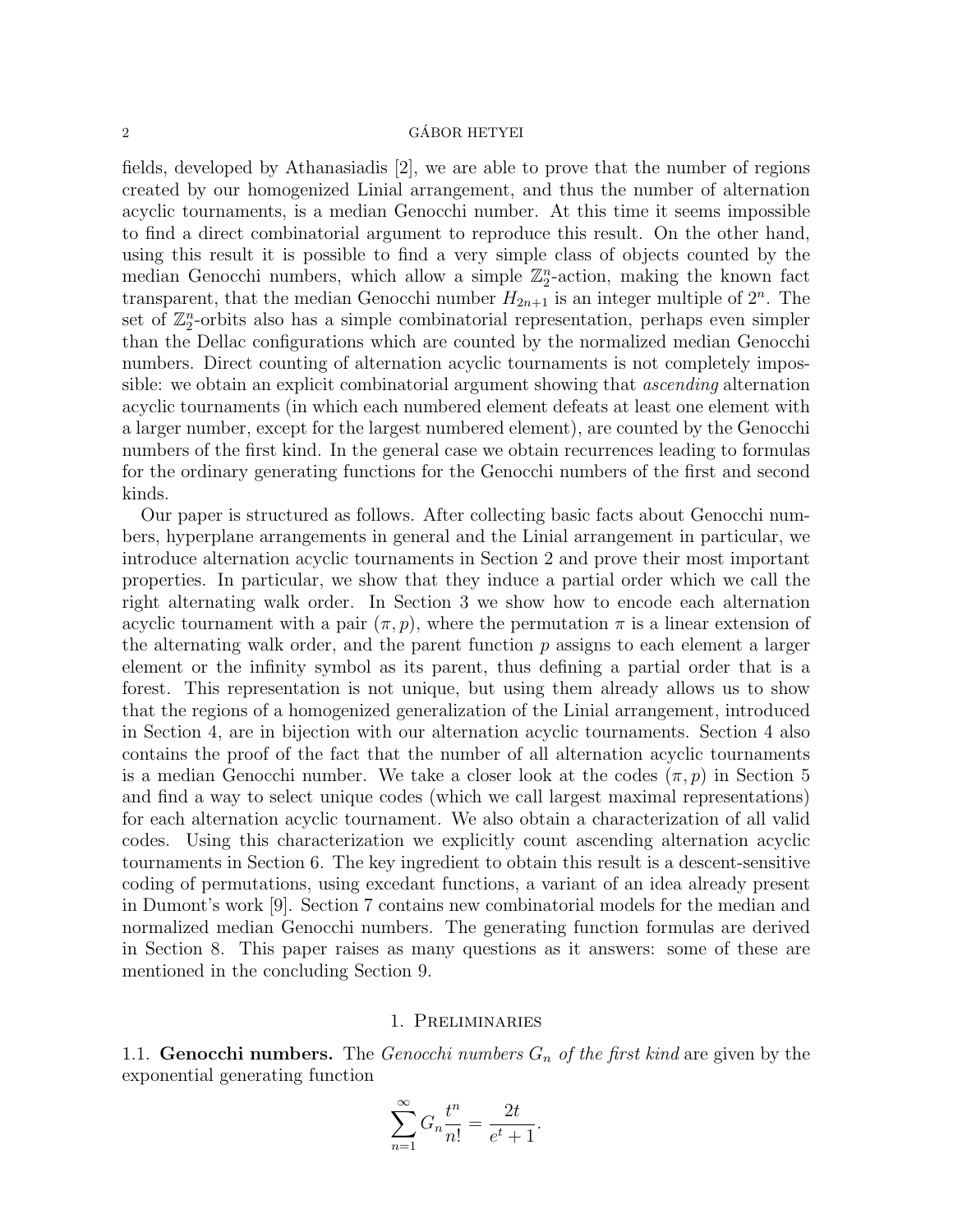#### ALT-ACYCLIC TOURNAMENTS 3

Their study goes back at least to Seidel [21], who published a triangular table, called Seidel's triangle, allowing to compute them recursively. Generalizations and variants of Seidel's triangle include [11, 26]. The first combinatorial models for them were given by Dumont  $[9]$ . We will use the following result from his work  $[9]$ , Corollaire du Théorème 3], which characterizes the signless Genocchi numbers as numbers of excedant functions. A function, defined on a set of integers, is excedant if it satisfies  $f(i) \geq i$  for all i.

**Theorem 1.1** (Dumont). The unsigned Genocchi number  $|G_{2n+2}|$  is the number of excedant functions  $f: \{1, ..., 2n\} \to \{1, ..., 2n\}$  satisfying  $f(\{1, ..., 2n\}) = \{2, 4, ..., 2n\}.$ 

The following wording (which appears even in the Wikipedia entry for the Genocchi numbers) is easily seen to be equivalent.

**Corollary 1.2.** The unsigned Genocchi number  $|G_{2n+2}|$  is the number of ordered pairs

$$
((a_1,\ldots,a_n),(b_1,\ldots,b_n))\in\mathbb{Z}^n\times\mathbb{Z}^n
$$

such that  $1 \leq a_i, b_i \leq i$  hold for all i and the set  $\{a_1, b_1, \ldots, a_n, b_n\}$  equals  $\{1, \ldots, n\}$ .

Indeed, a bijection may be given by associating to each excedant function

$$
f: \{1, \ldots, 2n\} \to \{2, 4, \ldots, 2n\}
$$

a pair of vectors  $((a_1, \ldots, a_n), (b_1, \ldots, b_n))$  given by

$$
(a_i, b_i) = \left(n + 1 - \frac{f(2n + 1 - 2i)}{2}, n + 1 - \frac{f(2n + 2 - 2i)}{2}\right) \text{ for } i = 1, \dots, n.
$$

Another rephrasing, closer to Dumont's original formulation, in terms of "surjective pistols" may be found in [10] and in [24]. For more information on the Genocchi numbers of the first kind we refer the reader to its entries (A036968 and A001469) in [18].

The median Genocchi numbers  $H_{2n-1}$ , also called Genocchi numbers of the second kind, also appear already in Seidel's triangle. Their study evolved concurrently with the study of the Genocchi numbers of the first kind. For detailed bibliography on them we refer the reader to the above mentioned sources, and their entry (A005439) in [18]. In this paper we will use the following recent result on them, due to Claesson, Kitaev, Ragnarsson and Tenner [8]:

$$
H_{2n-1} = \sum_{k=1}^{n} (-1)^{n-k} \cdot (k!)^2 \cdot PS_n^{(k)}.
$$
 (1.1)

Here the numbers  $PS_n^{(k)}$  are the *Legendre-Stirling numbers*, see the work of Andrews, Gawronski and Littlejohn [1].

The median Genocchi number  $H_{2n-1}$  is known to be an integer multiple of  $2^{n-1}$ , see [4]. The numbers  $h_n = H_{2n+1}/2^n$  are the normalized median Genocchi numbers. Several combinatorial models of these numbers exists, perhaps the most known are the Dellac configurations [7]. Other models may be found in the works of Bigeni [5], Feigin [12, 13] and Han and Zeng [15]. We will present a new combinatorial model for the normalized median Genocchi numbers in Theorem 7.5.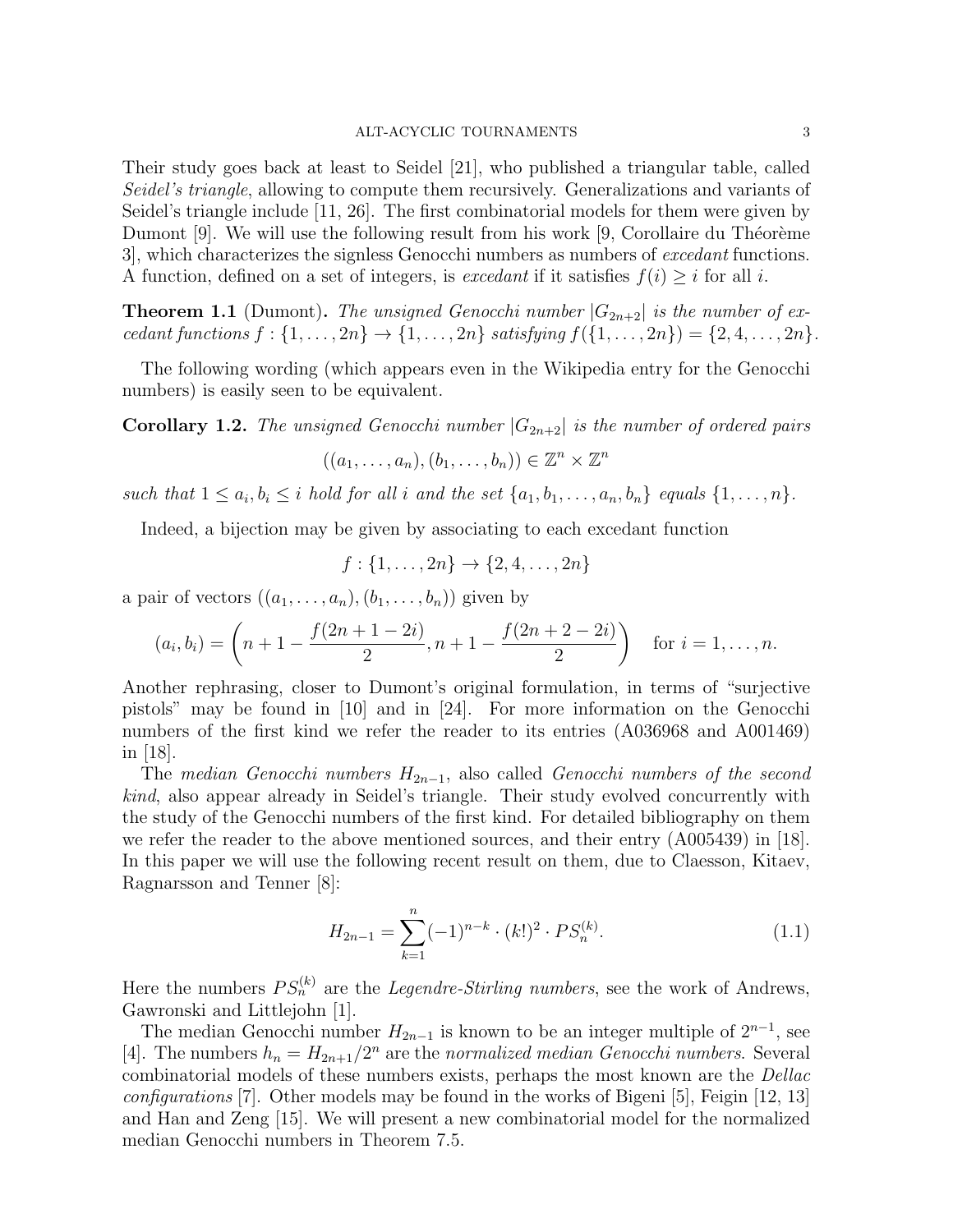## 4 GABOR HETYEI ´

1.2. **Hyperplane arrangements.** A hyperplane arrangement  $A$  is a finite collection of codimension one hyperplanes in a d-dimensional vectorspace over  $\mathbb{R}$ , which partition the space into regions. The number  $r(\mathcal{A})$  of these regions may be found using Zaslavsky's formula [25], stating

$$
r(\mathcal{A}) = (-1)^d \chi(\mathcal{A}, -1). \tag{1.2}
$$

Here  $\chi(\mathcal{A}, q)$  is the *characteristic polynomial* of the arrangement, which Zaslavsky expressed in terms of the Möbius function in the intersection lattice of the hyperplanes. Instead of using Zaslavsky's original formulation, we will use the following result of Athanasiadis [2, Theorem 2.2]. In the case when the hyperplanes of  $A$  are defined by equations with integer coefficients, we may consider the hyperplanes defined by the same equations in a vectorspace of the same dimension over a finite field  $\mathbb{F}_q$  with q elements, where q is a prime number. If q is sufficiently large, then the number  $\chi(\mathcal{A}, q)$ is the number of points in the vector space that do not belong to any hyperplane in the arrangement:

$$
\chi(\mathcal{A}, q) = \left| \mathbb{F}_q^d - \bigcup \mathcal{A} \right|.
$$
 (1.3)

1.3. Semiacyclic tournaments and the Linial arrangement. This paper is on a class of directed graphs properly containing the class of semiacyclic tournaments. A tournament T on the set  $\{1, \ldots, n\}$  is a directed graph with no loops nor multiple edges, such that for each pair of vertices  $\{i, j\}$  from  $\{1, \ldots, n\}$ , exactly one of the directed edges  $i \to j$  and  $j \to i$  belongs to the graph. We consider  $\{1, \ldots, n\}$  with the natural order on positive integers. A directed edge  $i \rightarrow j$  in a cycle is an *ascent* if  $i < j$  otherwise it is a descent. An ascending cycle is a directed cycle in which the number of descents does not exceed the number of ascents. A tournament on  $\{1, \ldots, n\}$  is *semiacyclic* if it contains no ascending cycle.

Semiacyclic tournaments arose in the study of the Linial arrangement  $\mathcal{L}_{n-1}$ . This arrangement is the set of hyperplanes

$$
x_i - x_j = 1 \quad \text{for } 1 \le i < j \le n
$$

in the subspace  $V_{n-1} \subset \mathbb{R}^{n-1}$  given by

$$
V_{n-1} = \{(x_1, \ldots, x_n) \in \mathbb{R}^n : x_1 + \cdots + x_n = 0\}.
$$

To each region R in  $\mathcal{L}_{n-1}$  we may associate a tournament on  $\{1,\ldots,n\}$  as follows: for each  $i < j$  we set  $i \to j$  if  $x_i > x_j + 1$  and we set  $j \to i$  if  $x_i < x_j + 1$ . Postnikov and Stanley [19, Proposition 8.5], and independently Shmulik Ravid, observed that, the correspondence above establishes a bijection between the regions of the Linial arrangement  $\mathcal{L}_{n-1}$  and the set of semiacyclic tournaments on the set  $\{1, \ldots, n\}.$ 

## 2. Alternation acyclic tournaments

In this section we define alternation acyclic tournaments and show some of their most basic properties. We define ascents and descents essentially the same way as Postnikov and Stanley do it in [19]. The only minor difference is that we will use the notion of an ascent and a descent on all edges, not only on those contained in a directed cycle.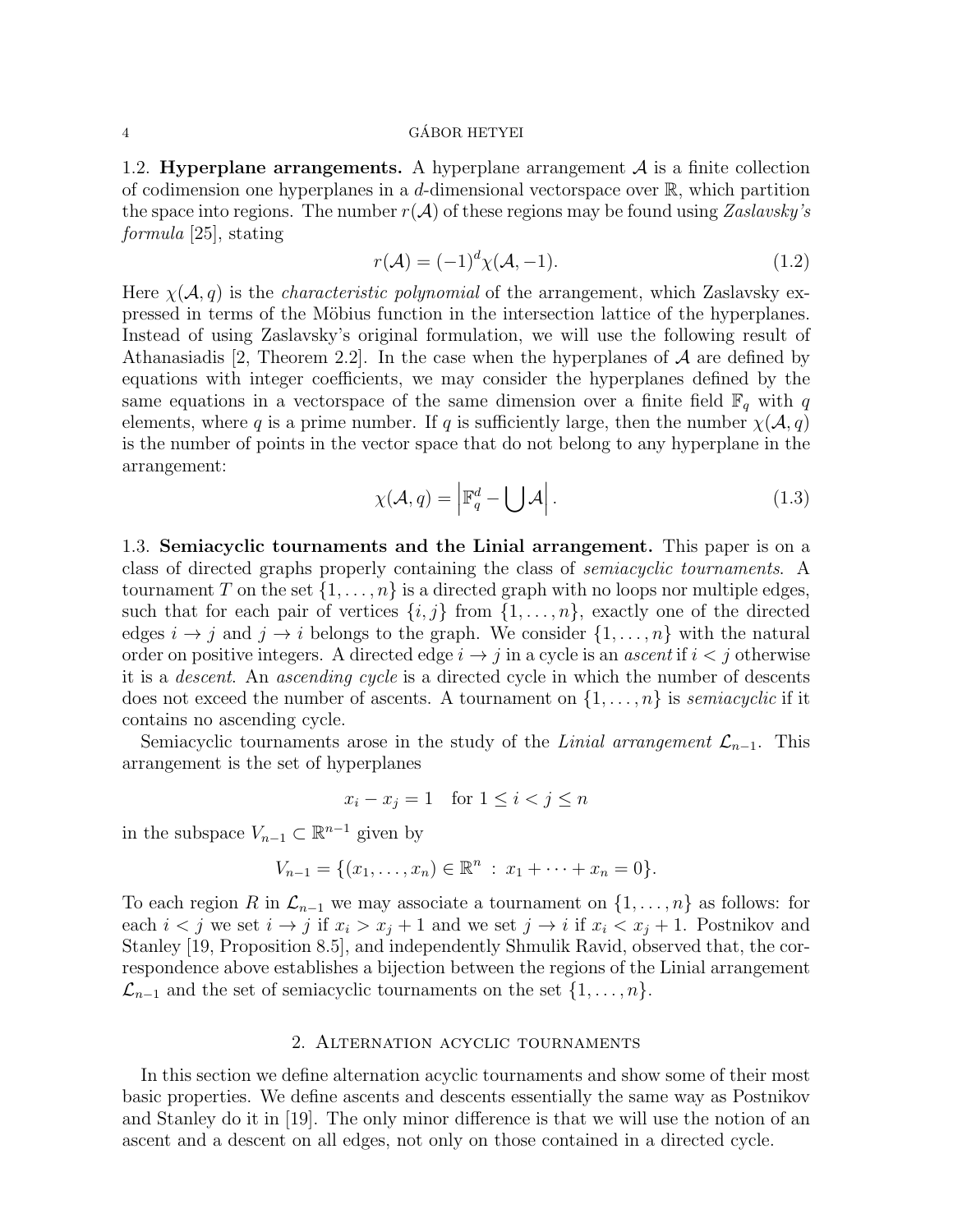**Definition 2.1.** We call the arrow  $i \rightarrow j$  an ascent if  $i < j$  holds, otherwise we call it a descent. We will use the notation  $i \stackrel{a}{\to} j$ , respectively  $i \stackrel{d}{\to} j$ , to denote ascents and descents respectively. A directed cycle  $C = (c_0, c_1, \ldots, c_{2k-1})$  is alternating if ascents and descents alternate along the cycle, that is,  $c_{2j} \stackrel{d}{\rightarrow} c_{2j+1}$  and  $c_{2j+1} \stackrel{a}{\rightarrow} c_{2j+2}$  hold for all j (here we identify all indices modulo  $2k$ ). A tournament is alternation acyclic (or alt-acyclic) if it contains no alternating cycle.

Clearly an alternating cycle is also an ascending cycle, hence every semiacyclic tournament is also alternation acyclic. In Section 4 we will state an analogue of [19, Proposition 8.5] for alt-acyclic tournaments, and we will explain how each Linial arrangement is a section of a hyperplane arrangement whose regions are labeled with alt-acyclic tournaments.

A generalization of the notion of a directed cycle is a the notion of a directed closed walk, in which revisiting vertices is allowed. The following, important observation implies that, for tournaments, excluding alternating closed walks vs. alternating cycles makes no difference.

**Theorem 2.2.** Suppose a tournament T on  $\{1, \ldots, n\}$  contains a closed alternating walk  $(c_0, c_1, \ldots, c_{2k-1})$ , that is, a closed walk, in which descents and ascents alternate. Then T contains an alternating cycle of length 4.

*Proof.* Let  $(c_0, c_1, \ldots, c_{2m-1})$  be an alternating closed walk of minimum length in T. It suffices to show that we must have  $m = 2$ . Indeed, note that a closed alternating walk must have even length, and there is no closed walk  $c_0 \rightarrow c_1 \rightarrow c_0$  in a tournament, so we must have  $m \geq 2$ . Note also that a closed walk of length 4 must visit 4 distinct vertices, as it can not be the composition of a closed walk of length 3 and one additional edge.

Assume, by way of contradiction that we have  $m \geq 3$ . As usual, we will identify the indices modulo 2m. Furthermore, without loss of generality, we will assume that the arrows  $c_{2i} \rightarrow c_{2_{i+1}}$  are descents and the arrows  $c_{2i-1} \rightarrow c_{2i}$  are ascents.

It suffices to show that in such a closed alternating walk we must have  $c_{2i} < c_{2i+4}$ for all i. Since we assumed  $m \geq 3$ , this will yield a contradiction of the form  $c_0 < c_4$  $\cdots < c_0$ . We will distinguish two cases:

**Case 1:**  $c_{2i} = c_{2i+3}$  holds. In this case the statement follows from the fact that  $c_{2i+3} \rightarrow c_{2i+4}$  is an ascent.

**Case 2:**  $c_{2i} \neq c_{2i+3}$  holds. In this case it suffices to show that we must have  $c_{2i} < c_{2i+3}$ : the statement follows then by transitivity from  $c_{2i+3} \stackrel{a}{\rightarrow} c_{2i+4}$ . Assume by way of contradiction that  $c_{2i} > c_{2i+3}$  holds. Then either we have  $c_{2i+3} \stackrel{a}{\rightarrow} c_{2i}$  and  $(c_{2i}, c_{2i+1}, c_{2i+2}, c_{2i+3})$ is an alternating 4-cycle, or we have  $c_{2i} \stackrel{d}{\rightarrow} c_{2i+3}$  and we may use this descent to replace the subwalk  $(c_{2i} \stackrel{d}{\to} c_{2i+1} \stackrel{a}{\to} c_{2i+2} \stackrel{d}{\to} c_{2i+3})$  in the closed walk, thus obtaining a shorter alternating closed walk. In either case, we reach a contradiction with the minimality of  $m.$ 

The following consequence of Theorem 2.2 is analogous to a result by Postnikov and Stanley [19, Theorem 8.6] which characterizes semiacyclic tournaments as tournaments containing no ascending cycle of length at most 4.

**Corollary 2.3.** A tournament T on  $\{1, \ldots, n\}$  is alternation acyclic if and only if it contains no alternating cycle of length 4.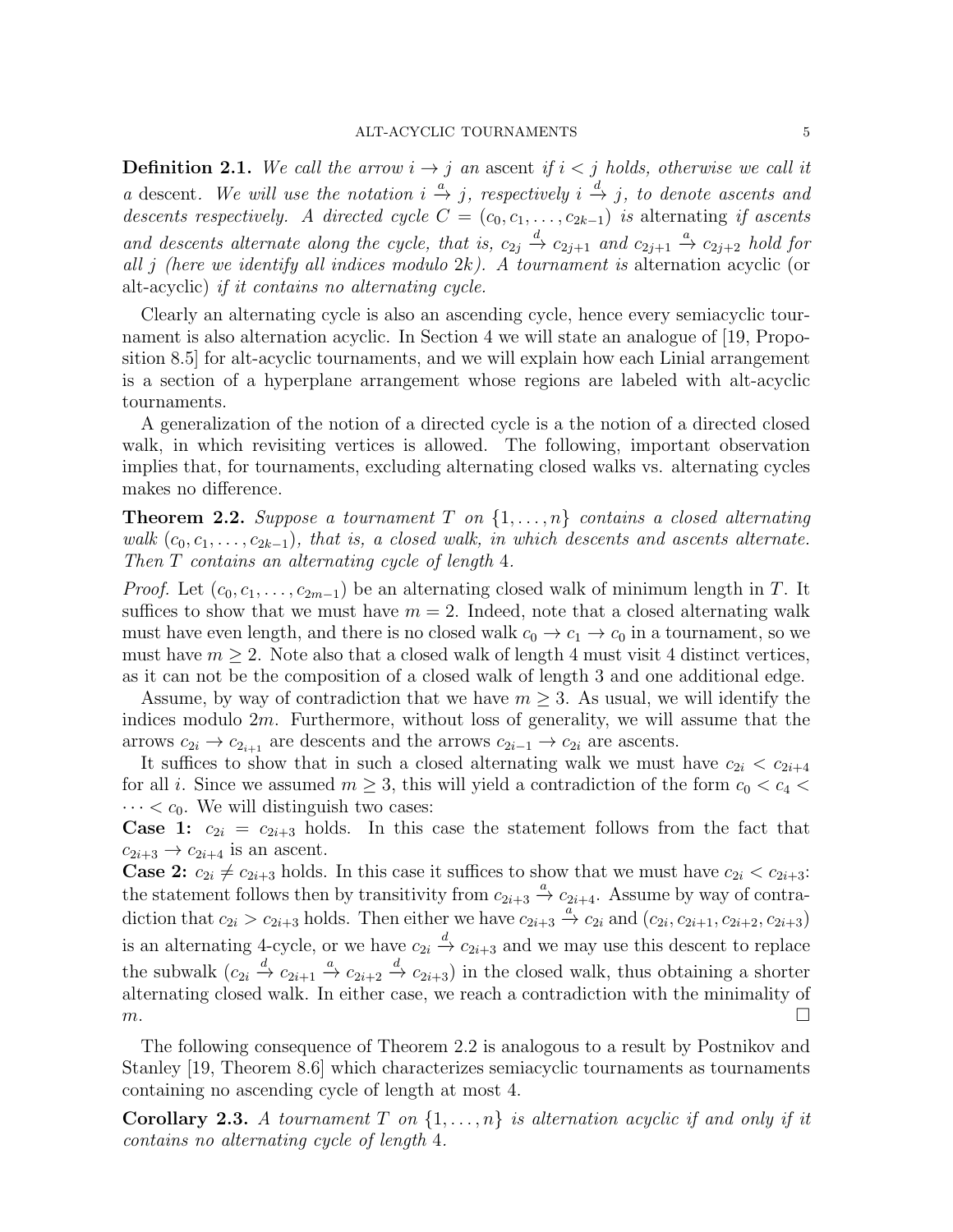## $6 \rightarrow$  GÁBOR HETYEI

Another way to characterize alternation acyclic tournaments is to describe them in terms of the right-alternating walk relation.

**Definition 2.4.** In a tournament T on  $\{1, \ldots, n\}$ , there is a right-alternating walk from u to v if  $u = v$  or there is a directed walk  $u = w_0 \stackrel{d}{\rightarrow} w_1 \stackrel{a}{\rightarrow} w_2 \stackrel{d}{\rightarrow} \cdots \stackrel{d}{\rightarrow} w_{2i-1} \stackrel{a}{\rightarrow} w_{2i} = v$ from u to v in which descents and ascents alternate, the first edge being a descent and the last edge being an ascent. We will use the notation  $u \leq_{ra} v$  when there is a rightalternating walk from u to v, and we will refer to  $\leq_{ra}$  as the right-alternating walk order induced by T. We will also use the shorthand notation  $u <_{ra} w$  when  $u \leq_{ra} v$ and  $u \neq v$  hold.

**Proposition 2.5.** A tournament T on  $\{1, \ldots, n\}$  is alternation acyclic, if and only the induced right-alternating walk order is a partial order.

*Proof.* The relation  $\leq_{ra}$  is by definition reflexive and it is obviously transitive, as the concatenation of right-alternating walks yields a right-alternating walk. Hence the relation  $\leq_{ra}$  is a partial order if and only if it is antisymmetric. This property is easily seen to be equivalent to the non-existence of a nontrivial closed alternating walk, whose non-existence is equivalent to the non-existence of an alternating 4-cycle by Theorem 2.2. As noted in Corollary 2.3, the non-existence of an alternating 4-cycle is equivalent to the tournament being alt-acyclic.

Remark 2.6. There is an apparent asymmetry in the definition of the right-alternating walk order. One could analogously define the left-alternating walk order  $\leq_{la}$  using alternating walks that begin with an ascent and end with a descent. It is similarly easy to see the analogue of Proposition 2.5 stating that a tournament is alt-acyclic, if and only if  $\leq_{la}$  is a partial order. It should be noted that the class of alternation acyclic tournaments is closed under reversing all directed edges and it is also closed under renumbering the vertices such that each  $i \in \{1, \ldots, n\}$  is replaced by  $n + 1 - i$ . Under each of these operations, the role of the partial order  $\leq_{ra}$  is taken over by the partial order  $\leq_{la}$  and vice versa.

## 3. Representing alt-acyclic tournaments as biordered forests

A partially ordered set is a forest if every element is covered by at most one element. A formula counting linear extensions of a forest is due to Knuth [17]. For a bibliography on generalizations and recent results we refer the reader to [16]. Note that Hivert and Reiner use the dual definition of a forest, in which every element covers at most one element. We follow the definition of Björner and Wachs  $[6]$ . In this section we will show that every alternation acyclic tournament may be represented as a tournament induced by a biordered forest, where one of the orders is a linear extension, and the other one is an arbitrary permutation. We will think of the linear extension as a numbering of the elements from 1 to  $n$ , and we will encode the second numbering by a word  $\pi = \pi(1)\pi(2)\cdots\pi(n)$ , where the label of  $j \in \{1,\ldots,n\}$  is the position  $\pi^{-1}(j)$  of the number j in  $\pi$ 

If an element i is covered by an element j in a forest, we will write  $j = p(i)$  and say that j is the parent of i. We will also use the notation  $p(i) = \infty$  when i has no parent, and we will say that  $i$  is a *root*. In fact, the Hasse diagram will be a union of trees, and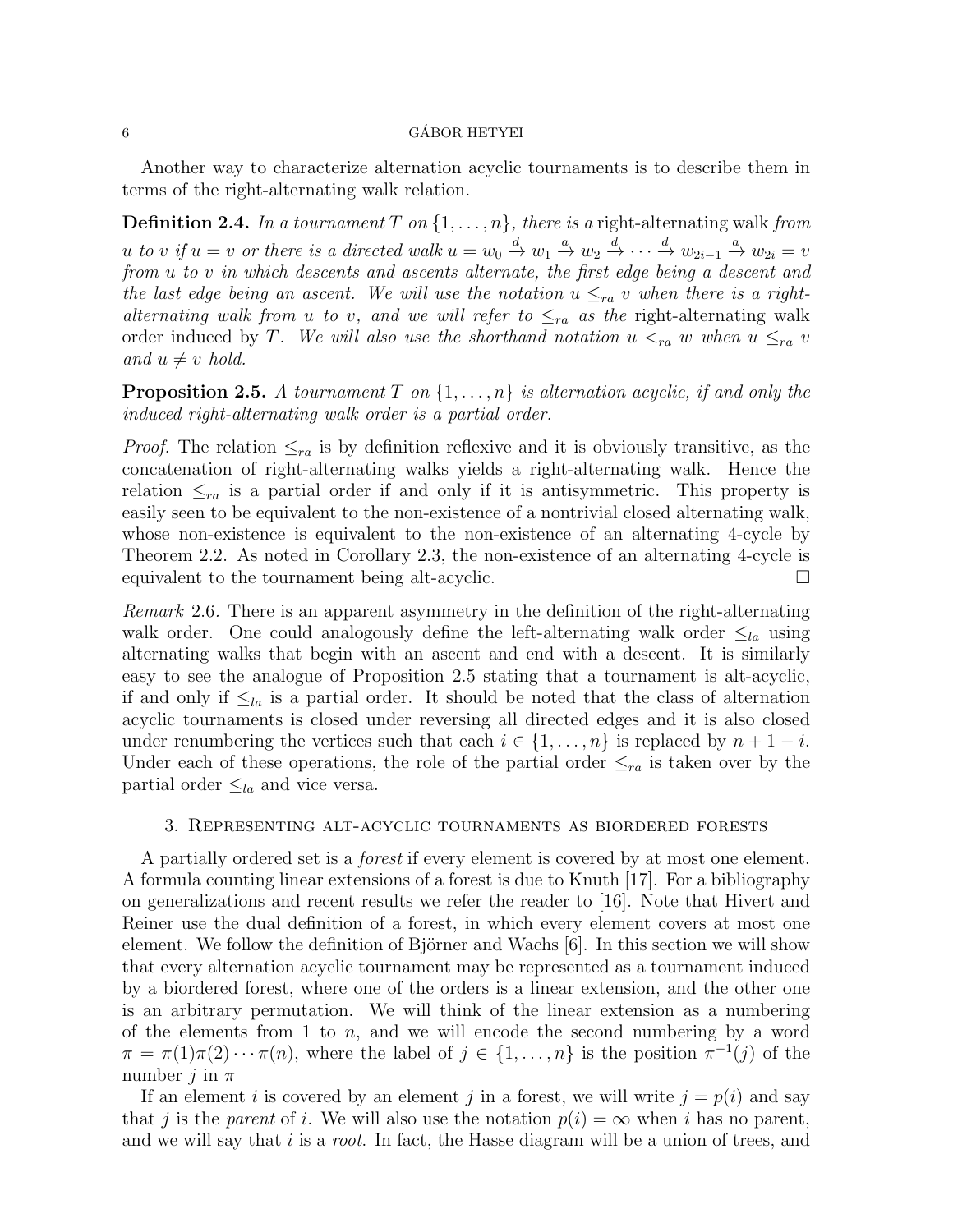the roots will be exactly the maximum elements of these trees. Marking the root of each tree defines the partial order. We fix a linear extension of a forest, by numbering its elements in increasing order from 1 to  $n$ , where  $n$  is the number of the elements. The parent function  $p: \{1, 2, \ldots, n\} \to \{2, \ldots, n\} \cup \{\infty\}$  must then satisfy  $i < p(i)$  for all  $i \in \{1, 2, \ldots, n\}$ . The converse is also true:

**Proposition 3.1.** Given a forest on the set  $\{1, 2, \ldots, n\}$ , defined by the parent function  $p:\{1,2,\ldots,n\}\to\{2,\ldots,n\}\cup\{\infty\}$ , the order  $1 < 2 < \cdots < n$  is a linear extension of the forest, if and only if the parent function satisfies  $i < p(i)$  for all  $i \in \{1, 2, ..., n\}$ .

*Proof.* If the numbering represents a linear extension, then the condition  $i < p(i)$  is necessary. Conversely, assume the function  $p$  satisfies the stated property. If  $i$  is less than j in the order of the forest, then for the length  $\ell$  of the shortest path from i to j in the Hasse diagram we have  $j = p^{\ell}(i)$ , implying  $i \lt p(i) < p(p(i)) < \cdots < p^{\ell}(i) = j$ .  $\Box$ 

From now on we will identify each element of the forest with its label in a fixed linear extension, and we encode the forest with its parent function  $p: \{1, 2, \ldots, n\} \rightarrow$  $\{2,\ldots,n\}\cup\{\infty\}$ . Next we give a second labeling of the vertices in terms of the *inverse* of a permutation  $\pi$  of the set  $\{1, \ldots, n\}$ .

**Definition 3.2.** Given a permutation  $\pi : \{1, 2, ..., n\} \rightarrow \{1, 2, ..., n\}$ , we will say that the labeling induced by the positions in  $\pi$  is the labeling that associates to each  $i \in \{1, 2, \ldots, n\}$  the position  $\pi^{-1}(i)$  of i in  $\pi$ .

Definition 3.3. We will refer to an ordered triplet of a forest, one of its linear extensions and an arbitrary numbering of its elements as a biordered forest. We will encode the forest and its linear extension with the corresponding parent function p :  $\{1, 2, \ldots, n\} \rightarrow \{2, \ldots, n\} \cup \{\infty\}$ , satisfying  $p(i) > i$  for all i, and the second numbering by the permutation  $\pi$  whose positions induce the second numbering. We will refer to the pair  $(\pi, p)$  as the code of the biordered forest.

The following statement is obvious.

Theorem 3.4. The correspondence described in Definition 3.3 establishes a bijection between ordered triplets formed by a forest on n elements, a linear extension of this forest, and an arbitrary numbering of its elements and ordered pairs  $(\pi, p)$  formed by a function  $p:\{1,2,\ldots,n\}\to\{2,\ldots,n\}\cup\{\infty\}$ , satisfying  $p(i) > i$  for all i and by a permutation  $\pi$  of  $\{1, 2, \ldots, n\}$ .

Remark 3.5. We could also use the language of  $(P, \omega)$ -partitions, see Stanley's book [22]. This begins with considering a partially ordered set (in our case: a forest) and a bijection  $\omega: P \to \{1, 2, \ldots, n\}$ . Stanley calls the labeling  $\omega$  natural when  $\omega$  is a linear extension of P. In such terms, we consider forests with a pair of labelings, one of them natural, the other one arbitrary.

Next we define a tournament induced by a biordered forest.

**Definition 3.6.** Let  $(\pi, p)$  be the code of a biordered forest on n elements. We define the tournament  $T = T(\pi, p)$  as the tournament induced by the biordered forest to be the tournament whose vertex set is  $\{1, 2, \ldots, n\}$  and whose directed edges are defined as follows. For all  $u < v$  we set  $u \stackrel{a}{\to} v$  if  $p(u) \neq \infty$  and  $\pi^{-1}(v) \geq \pi^{-1}(p(u))$  hold, otherwise we set  $v \stackrel{d}{\rightarrow} u$ .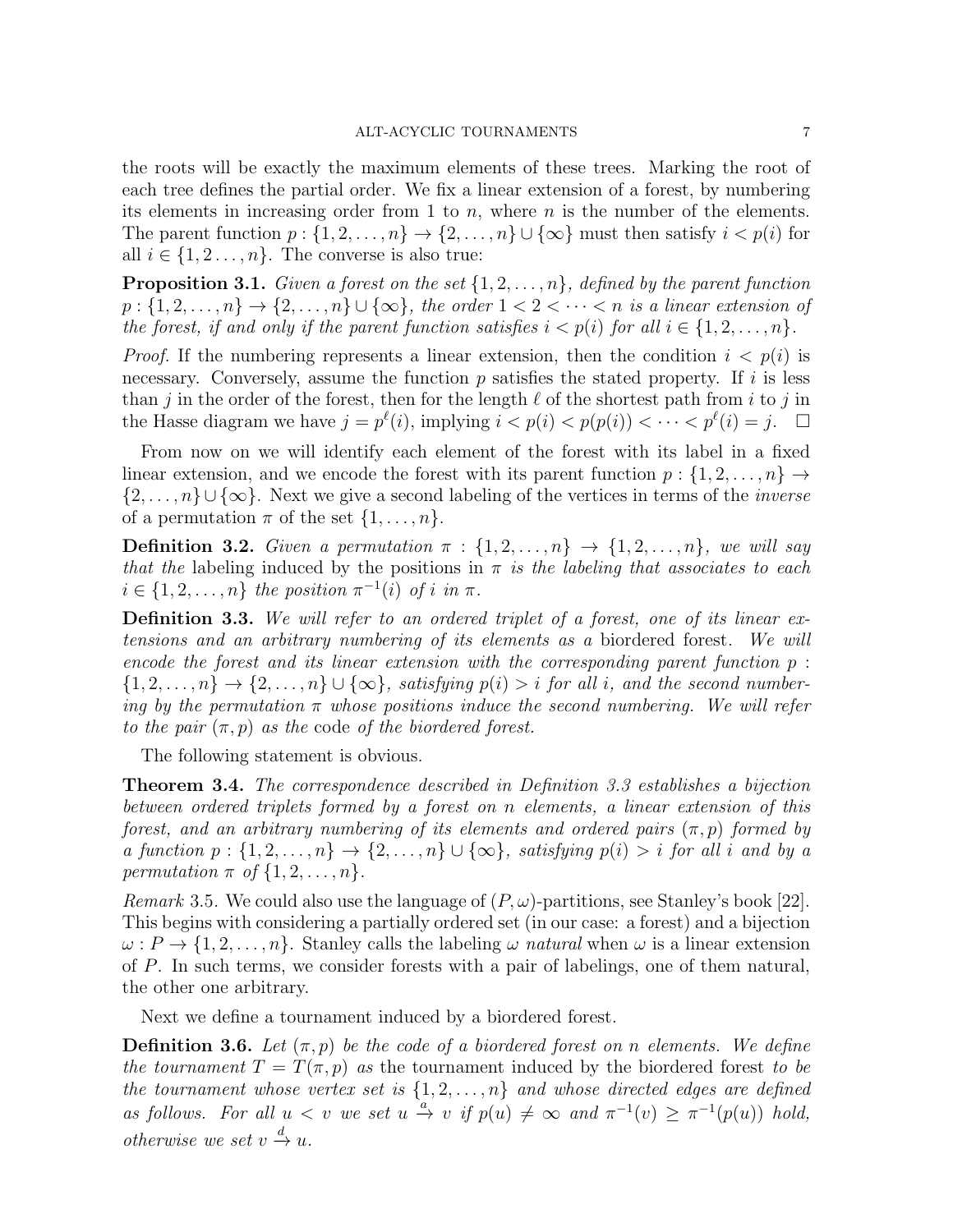## $\alpha$  GÁBOR HETYEI

We may visualize the pair  $(\pi, p)$  as an arc-diagram, shown in Figure 1.



FIGURE 1. Arc representation of a pair  $(\pi, p)$ 

We line up the vertices of the tournament left to right, in the order  $\pi(1), \pi(2), \ldots$ ,  $\pi(n)$ . The permutation  $\pi$  in Figure 1 is 531246. Next, for each i such that  $p(i) \neq \infty$ , we draw a directed arc from i to  $p(i)$ . For example, in the picture there is an arc from  $\pi(4) = 2$  in position 4 to  $\pi(2) = 3$  in position 2, indicating  $p(2) = 3$ . The number 3 the leftmost number larger than 2 for which  $2 \stackrel{a}{\rightarrow} 3$ . All numbers larger than 2 that are to the left of 3 defeat 2, and 2 defeats all numbers larger than 2 to the right of 3. Hence we have  $5 \stackrel{d}{\rightarrow} 2$ ,  $2 \stackrel{a}{\rightarrow} 3$ ,  $2 \stackrel{a}{\rightarrow} 4$  and  $2 \stackrel{a}{\rightarrow} 6$ . Similarly we have  $p(3) = 6$  and so the only ascent starting at 3 is  $3 \stackrel{a}{\rightarrow} 6$ . The parent of the numbers  $\pi(3) = 1$ ,  $\pi(5) = 4$  and  $\pi(6) = 6$  is  $\infty$ , no arc begins at these vertices, no ascent starts at these vertices. The parent function  $p$  defines a forest with three connected components, the roots of these three trees are 1, 4 and 6, respectively.

The next two statements explain how biordered forests are related to alt-acyclic tournaments.

**Theorem 3.7.** Every biordered forest  $(\pi, p)$  induces an alternation acyclic tournament T. Furthermore, the permutation  $\pi$  is a linear extension of the right alternating walk order induced by T.

*Proof.* Let  $(\pi, p)$  be the code of the biordered forest on n elements, and let  $T = T(\pi, p)$ be the tournament induced by it. First we show that  $T$  is alt-acyclic. By Corollary 2.3 it suffices to show that there is no alternating cycle of length  $4$  in  $T$ . Assume, by way of contradiction, that  $u_1 \stackrel{a}{\rightarrow} u_2 \stackrel{d}{\rightarrow} u_3 \stackrel{a}{\rightarrow} u_4 \stackrel{d}{\rightarrow} u_1$  holds for some  $\{u_1, u_2, u_3, u_4\} \subseteq$  $\{1, 2, \ldots, n\}$ . Since we have  $u_1 \stackrel{a}{\rightarrow} u_2$  and  $u_4 \stackrel{d}{\rightarrow} u_1$  we obtain that  $u_4$  must appear to the left of  $p(u_1)$  whereas  $u_2$  can not appear to the left of  $p(u_1)$  in  $\pi$ . In other words, we must have

$$
\pi^{-1}(u_4) < \pi^{-1}(p(u_1)) \le \pi^{-1}(u_2).
$$

Similarly  $u_2 \stackrel{d}{\rightarrow} u_3$  and  $u_3 \stackrel{a}{\rightarrow} u_4$  imply that we must have

$$
\pi^{-1}(u_2) < \pi^{-1}(p(u_3)) \leq \pi^{-1}(u_4).
$$

This is a contradiction, as  $u_2$  and  $u_4$  can not mutually precede each other in  $\pi$ .

To show the second part of the statement it suffices to prove that  $\pi^{-1}(u) < \pi^{-1}(v)$ holds whenever  $v$  covers  $u$  in the right alternating walk order. For an arbitrary pair  $(u, v)$ , satisfying  $u \leq_{ra} v$ , the statement  $\pi^{-1}(u) \leq \pi^{-1}(v)$  follows then by considering a saturated chain from  $u$  to  $v$ . If  $v$  covers  $u$  in the right alternating walk order, then there is a w such that  $u \stackrel{d}{\rightarrow} w \stackrel{a}{\rightarrow} v$  holds. By the definition of  $T(\pi, p)$ , u must be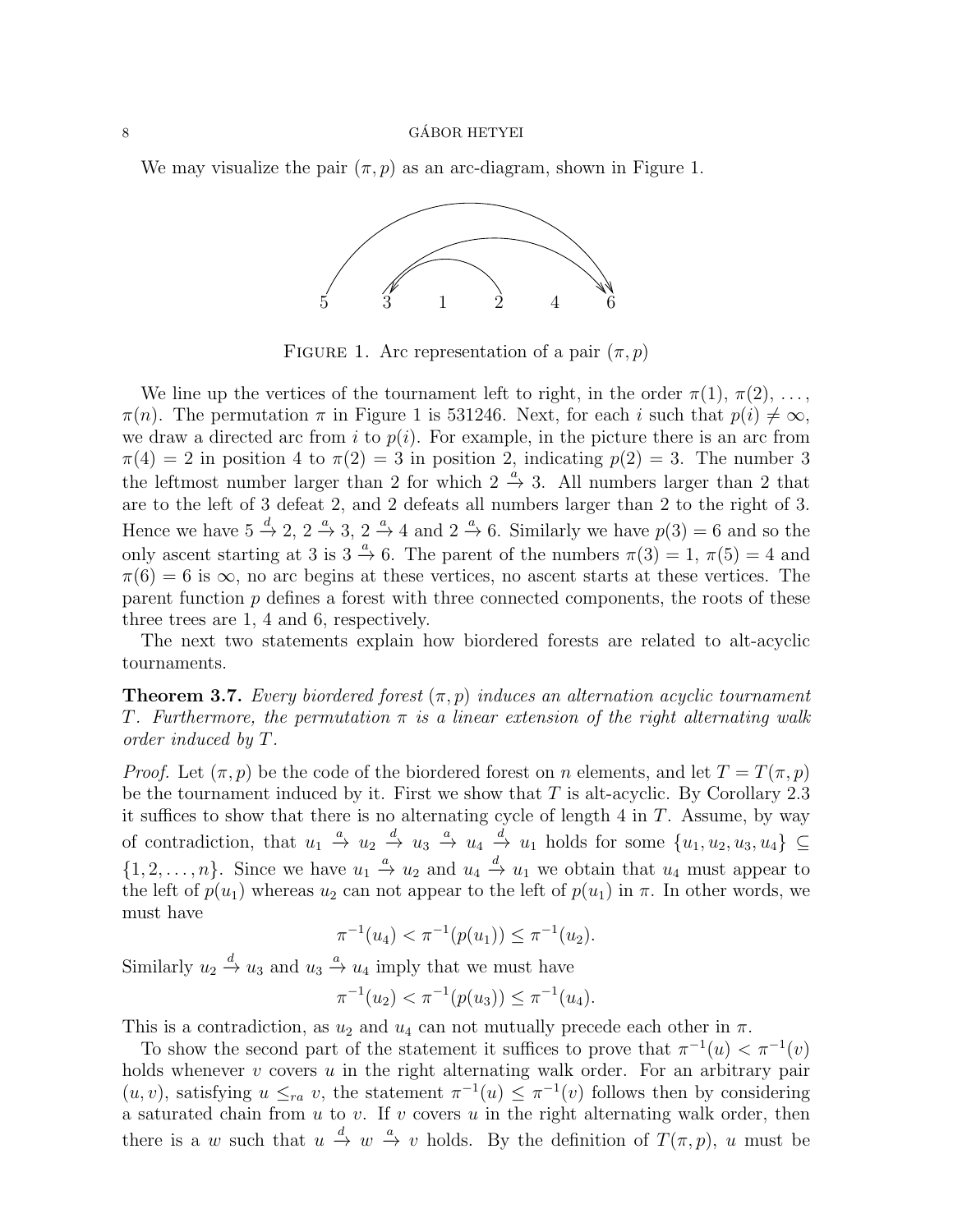to the left of  $p(w)$ , whereas v can not be to the left of  $p(w)$  in  $\pi$ . In other words,  $\pi^{-1}(u) < \pi^{-1}(p(w)) \leq \pi^{-1}(v)$  must hold, and u is to the left of v in  $\pi$ .

Our next result is the converse of Theorem 3.7.

**Theorem 3.8.** Let T be an alternation acyclic tournament on  $\{1, 2, \ldots, n\}$ , and let  $\pi$  be any linear extension of the right alternating walk order. Then there is a unique parent function  $p : \{1, 2, \ldots, n\} \rightarrow \{2, \ldots, n\} \cup \{\infty\}$  such that the tournament induced by  $(\pi, p)$  is T.

*Proof.* Clearly, for each  $u \in \{1, ..., n\}$ , the only way to define  $p(u)$  is to set  $p(u)$  equal to the leftmost v in  $\pi$  such that  $u \stackrel{a}{\rightarrow} v$  holds, if such a v exists, and to set  $p(u) = \infty$ when no ascent begins at u. We only need to verify that the tournament  $T(\pi, p)$  induced by the biordered forest with code  $(\pi, p)$  is the same as the tournament T we started with. Consider a pair  $(u, v)$  of vertices satisfying  $u < v$ . If  $p(u) = \infty$  or v is to the left of  $p(u) \neq \infty$  then, by the definition of p, we must have  $v \stackrel{d}{\rightarrow} u$  in T and also in  $T(\pi, p)$ . Also by definition,  $u \stackrel{a}{\rightarrow} v$  holds in both tournaments, if  $v = p(u)$ . We are left to consider the case when v is to the right of  $p(u)$  in  $\pi$ . In  $T(\pi, p)$  we must have  $u \stackrel{a}{\rightarrow} v$ , the only remaining question is, could we have  $v \stackrel{d}{\rightarrow} u$  in the tournament T, for such a vertex v? The answer is no, since  $v \stackrel{d}{\to} u \stackrel{a}{\to} p(u)$  would imply  $v <_{ra} p(u)$  in contradiction with  $\pi$  being a linear extension of the partial order  $\leq_{ra}$ .

*Remark* 3.9. For any alt-acyclic tournament  $T$ , the element 1 is always incomparable to the other elements of  $\{1, \ldots, n\}$  in the right alternating walk order, hence the partial order  $\leq_{ra}$  has always at least two linear extensions. This makes the use of biordered forests to directly count alt-acyclic tournaments difficult. We will see two different ways to overcome this difficulty in Sections 4 and 5.

# 4. Counting alternation acyclic tournaments using hyperplane **ARRANGEMENTS**

In this section we introduce a hyperplane arrangement whose regions are in bijection with the alternation acyclic tournaments. Using a result of Athanasiadis [2], we will be able to count them.

**Definition 4.1.** Consider the vector space  $\mathbb{R}^{2n-1}$  with coordinate functions  $x_1, \ldots, x_n$ ,  $y_1, \ldots, y_{n-1}$ . We define the homogenized Linial arrangement  $\mathcal{H}_{2n-2}$  as the set of hyperplanes

$$
x_i - x_j = y_j \quad 1 \le i < j \le n \tag{4.1}
$$

in the subspace  $U_{2n-2} \subset \mathbb{R}^{2n-1}$  given by

$$
U_{2n-2} = \{(x_1, \ldots, x_n, y_1, \ldots, y_{n-1}) \in \mathbb{R}^{2n-1} : x_1 + \cdots + x_n = 0\}.
$$

Remark 4.2. Restricting our arrangement in  $\mathbb{R}^{2n-1}$  to the set  $U_{2n-2}$  does not change the number of regions, because of the following observation: given a point

$$
(x_1, \ldots, x_n, y_1, \ldots, y_{n-1}) \in \mathbb{R}^{2n-1},
$$

all points of the line

$$
\{(x_1 + t, \ldots, x_n + t, y_1, \ldots, y_{n-1}) : t \in \mathbb{R}\}\
$$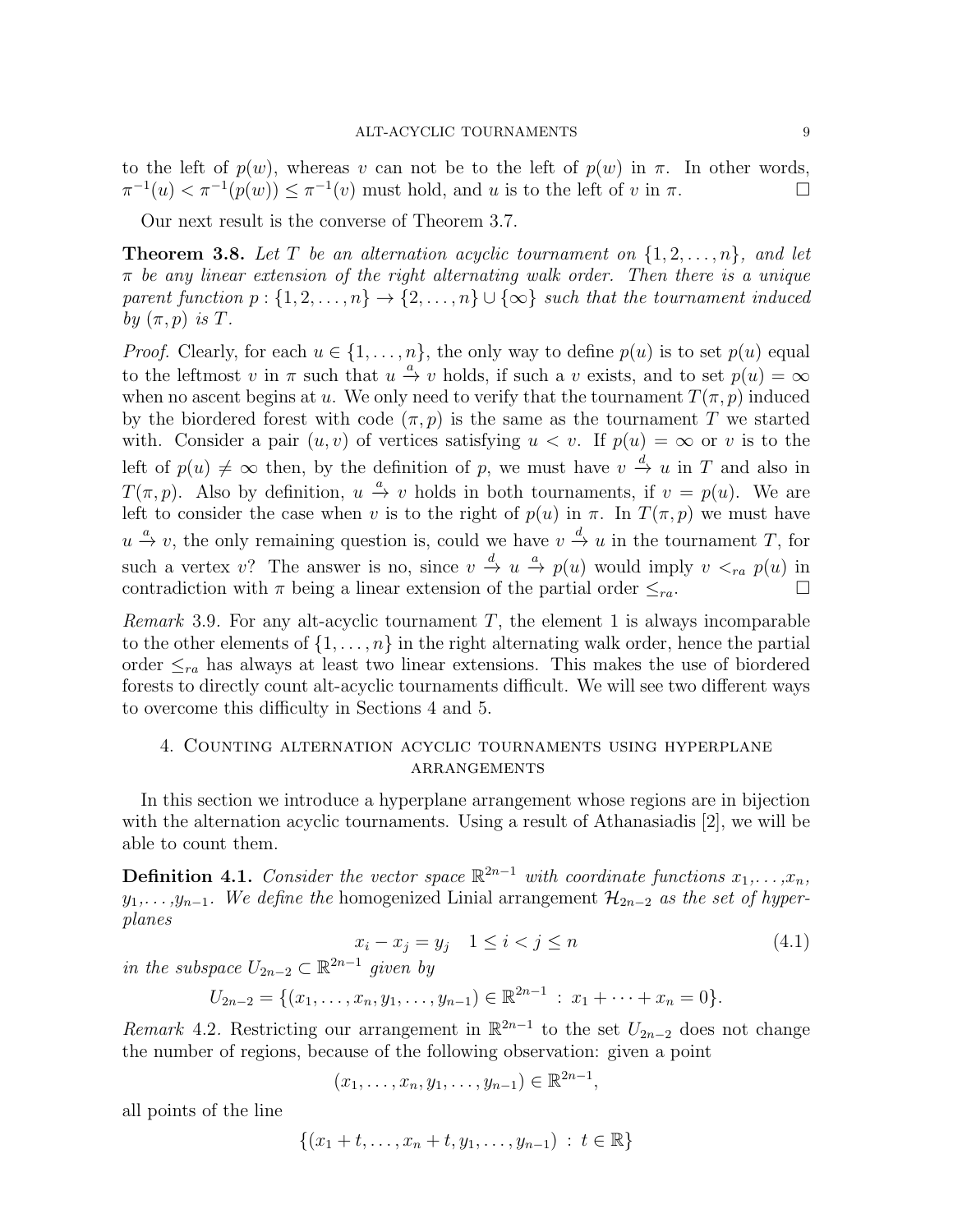belong to the same region of  $\mathcal{H}_{2n-2}$ , considered as a hyperplane arrangement in  $\mathbb{R}^{2n-2}$ , since  $(x_i + t) - (x_j + t) = x_i - x_j$  holds for all  $1 \leq i < j \leq n$ . There is exactly one choice of t on this line for which the sum of the x-coordinates is zero. Intersecting our picture with  $U_{2n-2}$  allows us to get rid of an inessential dimension. It also makes our definition more compatible with the usual definition of the Linial arrangement, due to the following observation. Intersecting  $\mathcal{H}_{2n-2}$  with all hyperplanes of the form  $y_i = 1$ yields a hyperplane arrangement, which, after discarding the redundant y-coordinates, is exactly the Linial arrangement  $\mathcal{L}_{n-1}$ .

Next we associate to each region R of the homogenized Linial arrangement  $\mathcal{H}_{2n-2}$  a tournament  $T(R)$  on  $\{1, \ldots, n\}$  as follows. For each  $i < j$ , set  $i \to j$  if the points of the region satisfy  $x_i - y_i > x_j$ , and set  $j \to i$  if  $x_i - y_i < x_j$  holds for all points in the region. The correspondence  $R \mapsto T(R)$  is clearly well-defined and injective.

**Theorem 4.3.** The correspondence  $R \mapsto T(R)$  establishes a bijection between all regions of the homogenized Linial arrangement  $\mathcal{H}_{2n-2}$  and all alternation acyclic tournaments on the set  $\{1,\ldots,n\}$ 

Proof. First we show that every tournament associated to a region is alt-acyclic. Assume, by way of contradiction, that there is a region R, such that the tournament  $T(R)$ is not alt-acyclic. By Corollary 2.3 this implies the existence of an alternating 4-cycle  $i_1 \stackrel{d}{\to} i_2 \stackrel{a}{\to} i_3 \stackrel{d}{\to} i_4 \stackrel{a}{\to} i_1$ . By the definition of  $T(R)$ , all points of the region R satisfy

$$
x_{i_1} > x_{i_2} - y_{i_2} > x_{i_3} \quad \text{because of } i_1 \stackrel{d}{\to} i_2 \stackrel{a}{\to} i_3 \text{, and}
$$
\n
$$
x_{i_3} > x_{i_4} - y_{i_4} > x_{i_1} \quad \text{because of } i_3 \stackrel{d}{\to} i_4 \stackrel{a}{\to} i_1.
$$

We obtain the contradiction  $x_{i_1} > x_{i_1}$ .

Next we show that every alt-acyclic tournament T on  $\{1,\ldots,n\}$  is of the form  $T(R)$ for some region  $R$ . Consider an alt-acyclic tournament  $T$ . By Theorem 3.8, the tournament T is induced by a biordered forest with code  $(\pi, p)$ . Let us set

$$
x_i = \frac{n+1}{2} - \pi^{-1}(i) \text{ for } i = 1, 2, \dots, n
$$

and let us set

$$
y_i := \pi^{-1}(p(i)) - \pi^{-1}(i) - 1/2
$$
 for  $i = 1, ..., n - 1$ .

Observe first that we have

$$
\sum_{i=1}^{n} x_i = \sum_{i=1}^{n} \left( \frac{n+1}{2} - \pi^{-1}(i) \right) = \frac{n(n+1)}{2} - \sum_{i=1}^{n} i = 0,
$$

hence the point  $(x_1, \ldots, x_n, y_1, \ldots, y_{n-1})$  belongs to the vector space  $U_{2n-2}$ . Observe next, that for each  $i < j$  the difference  $x_i - x_j = \pi^{-1}(j) - \pi^{-1}(i)$  is the difference between the positions of j and i. This integer is strictly more than  $y_i = \pi^{-1}(p(i)) - \pi^{-1}(i) - 1/2$ exactly when  $j = p(i)$  or j is to the right of  $p(i)$  in  $\pi$ . Therefore  $T(R)$  is exactly the tournament induced by the biordered forest whose code is  $(\pi, p)$ .

Now we are ready to prove one of the main results of or paper.

**Theorem 4.4.** The number of alternation acyclic tournaments on the set  $\{1, \ldots, n\}$  is the median Genocchi number  $H_{2n-1}$ .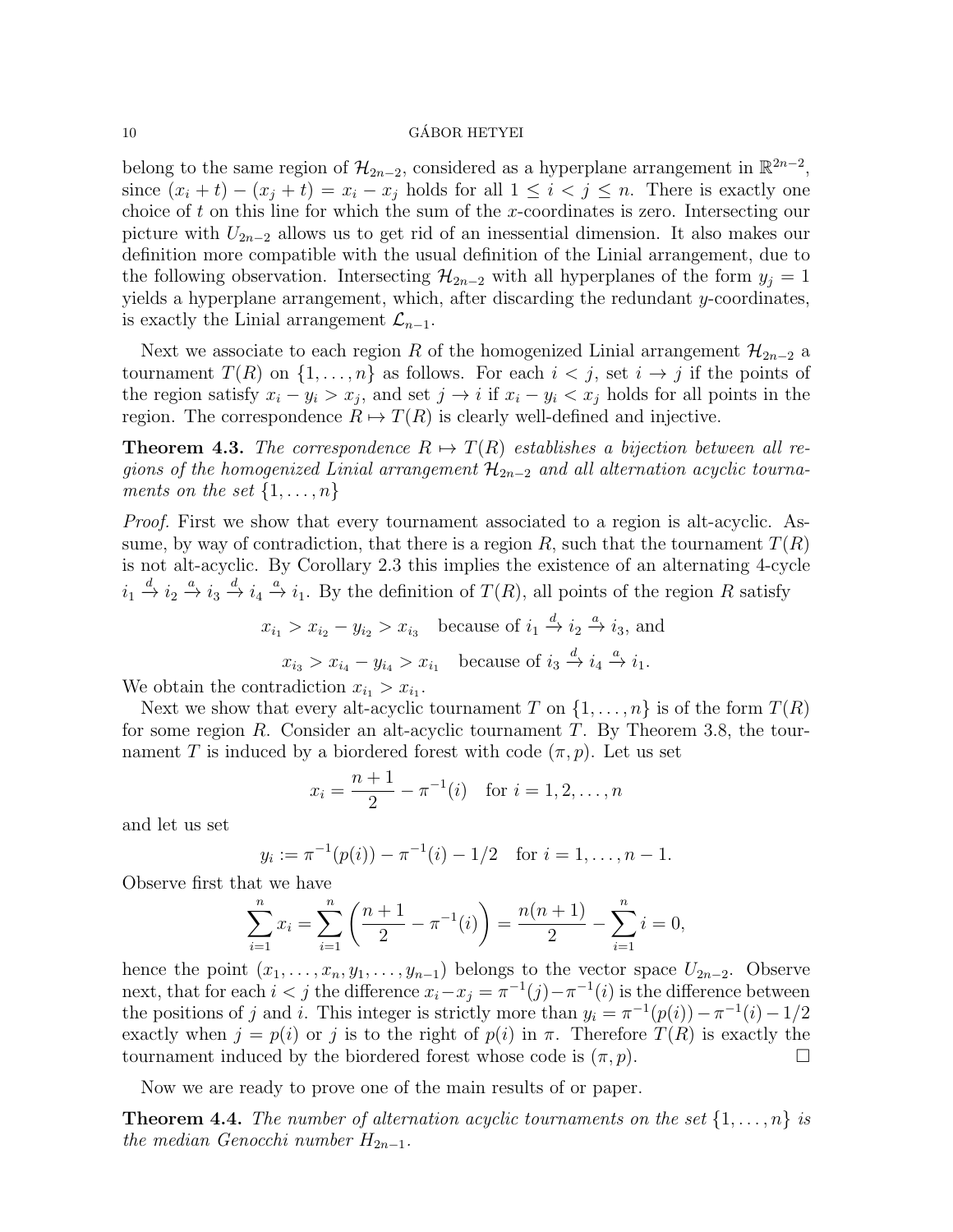Proof. By Theorem 4.3 the statement is equivalent to showing that the number of regions in the homogenized Linial arrangement  $\mathcal{H}_{2n-2}$  is  $H_{2n-1}$ . We will find this number using Zaslavsky's formula (1.2), where we compute the characteristic polynomial using Athanasiadis' result (1.3). To simplify our calculations, instead of applying (1.3) to the hyperplane arrangement  $\mathcal{H}_{2n-2}$  directly, we will count the regions of the hyperplane arrangement  $\widehat{\mathcal{H}}_{2n}$ , given by the equations  $(4.1)$  in  $\mathbb{R}^{2n}$  with coordinate functions  $x_1, \ldots, x_n$ ,  $y_1, \ldots, y_n$ . In other words, rather than removing one inessential dimension by restricting to the subspace  $U_{2n-2}$  (keep in mind Remark 4.2 pointing out that this restriction does not change the number of regions), we add an additional inessential dimension  $y_n$  that is not involved in the equations defining the hyperplanes. The proof of Theorem 4.3 may be applied to show that the number of regions is the same as the number of alt-acyclic tournaments on  $\{1,\ldots,n\}$  (with the remark that the value of  $y_n$  may be chosen in an arbitrary fashion). Let us now consider the hyperplane arrangement  $\hat{\mathcal{H}}_{2n}$  as the subset of  $\mathbb{F}_q^{2n}$  for some very large prime q. Let us introduce the shorthand notation  $\chi(n, k, q)$ for

$$
\left| \left\{ (x_1,\ldots,x_n,y_1,\ldots,y_n) \in \mathbb{F}_q^{2n} - \bigcup \widetilde{\mathcal{H}}_{2n} \; : \; |\{x_1-y_1,\ldots,x_n-y_n\}| = k \right\} \right|
$$

that is, the number of those points in  $\mathbb{F}_q^{2n}$  –  $\bigcup \widetilde{\mathcal{H}}_{2n}$ , for which the set  $\{x_1-y_1, \ldots, x_n-y_n\}$ has  $k$  elements. By  $(1.3)$ , we must have

$$
\chi(\widetilde{\mathcal{H}}_{2n}, q) = \sum_{k=1}^{n} \chi(n, k, q). \tag{4.2}
$$

We claim that the numbers  $\chi(n, k, q)$  satisfy the recurrence

$$
\chi(n,k,q) = (q-k) \cdot k \cdot \chi(n-1,k,q) + (q-k+1)^2 \cdot \chi(n-1,k-1,q) \quad \text{for } n \ge 2. \tag{4.3}
$$

Indeed, let us first select the values of  $x_1, \ldots, x_{n-1}$  and  $y_1, \ldots, y_{n-1}$  in such a way that they satisfy those equations from (4.1) which do not involve  $x_n$  or  $y_n$ . This amounts to selecting a point in  $\mathbb{F}_q^{2n-2}$   $\cup$   $\widetilde{\mathcal{H}}_{2n-2}$  in such a way that the set  $\{x_1-y_1, \ldots, x_{n-1}-y_{n-1}\}$ must have k or  $k - 1$  elements. Depending on the choice between k and  $k - 1$ , this selection may be performed in  $\chi(n-1,k,q)$  or  $\chi(n-1,k-1,q)$  ways, respectively. In the case when  $\{x_1 - y_1, \ldots, x_{n-1} - y_{n-1}\}$  has k elements, there are  $q - k$  ways to select the value of  $x_n$  from the complement of the set  $\{x_1 - y_1, \ldots, x_{n-1} - y_{n-1}\}$ . Once this selection is made, we may select  $y_n$  in k ways, making sure that  $x_n - y_n$  belongs to the set  ${x_1-y_1, \ldots, x_{n-1}-y_{n-1}}$ . Similarly, in the case when  ${x_1-y_1, \ldots, x_{n-1}-y_{n-1}}$  has  $k-1$  elements, there are  $q-k+1$  ways to select the value of  $x_n$ , and also  $q-k+1$  ways to select the value of  $y_n$  afterward. Both  $x_n$  and  $x_n-y_n$  must belong to the complement of  ${x_1-y_1,\ldots,x_{n-1}-y_{n-1}}$  in this case. Using the initial condition

$$
\chi(1, k, q) = \delta_{1,k} q^2 \tag{4.4}
$$

(where  $\delta_{1,k}$  is the Kronecker delta function), the polynomials  $\chi(n, k, q)$  may be computed. Since, for each  $n$ , the ambient space is  $2n$  dimensional, the number of regions of  $\mathcal{H}_{2n}$  is equal to

$$
(-1)^{2n}\chi\left(\widetilde{\mathcal{H}}_{2n},-1\right)=\chi\left(\widetilde{\mathcal{H}}_{2n},-1\right)=\sum_{k=1}^n\chi(n,k,-1).
$$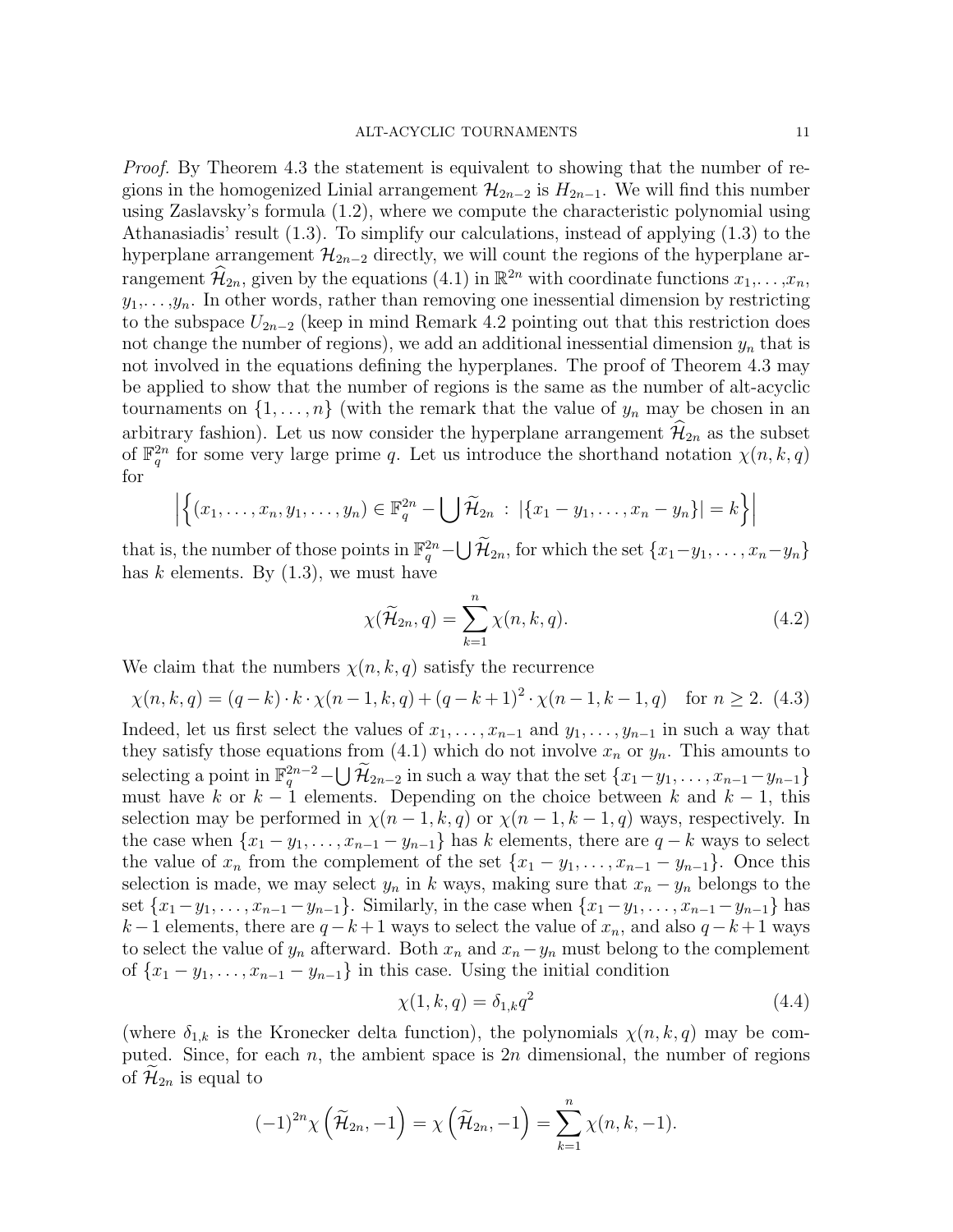Introducing  $r(n, k) := \chi(n, k - 1)$ , the initial condition (4.4) yields  $r(1, 1) = 1$  and the recurrence (4.3) may be rewritten as

$$
r(n,k) = -(k+1) \cdot k \cdot r(n-1,k) + k^2 \cdot r(n-1,k-1). \tag{4.5}
$$

Introducing

$$
PS_n^{(k)} = \frac{(-1)^{n-k} \cdot r(n,k)}{(k!)^2},
$$

the initial condition  $r(1, 1) = 1$  may be transcribed as  $PS_1^{(1)} = 1$ , and the recurrence (4.5) may be rewritten as

$$
PS_n^{(k)} = k(k+1) \cdot PS_{n-1}^{(k)} + PS_{n-1}^{(k-1)}.
$$
\n(4.6)

Equation (4.6) is a recurrence relation satisfied by the Legendre-Stirling numbers, shown by Andrews, Gawronski and Littlejohn [1, Theorem 5.3], and the initial conditions also match. We obtain that  $r(n,k) = (-1)^{n-k} \cdot (k!)^2 \cdot PS_n^{(k)}$ , and that

$$
r(\mathcal{H}_{2n-2}) = r(\widehat{\mathcal{H}}_{2n}) = \sum_{k=1}^{n} (-1)^{n-k} \cdot (k!)^2 \cdot PS_n^{(k)}.
$$

It was shown in  $[8]$  (see Equation  $(1.1)$ ) that the above sum equals the median Genocchi number  $H_{2n-1}$ .

 $\Box$ 

### 5. Direct counting using the largest maximum order

By Theorem 3.8, given an alternation acyclic tournament  $T$ , after fixing a linear extension  $\pi$  of the partial order  $\leq_{ra}$ , there is a unique parent function p such that the biordered forest encoded by  $(\pi, p)$  induces T. In this section we fix one such linear extension for each alternation acyclic tournament and describe how to recognize the valid pairs  $(\pi, p)$ . This will allow us to directly count alternation acyclic tournaments of various kinds.

**Definition 5.1.** For an alternation acyclic tournament T on  $\{1, \ldots, n\}$ , we define the largest maximal order to be the permutation  $\lambda = \lambda(1) \cdots \lambda(n)$ , in which for each k, the vertex  $\lambda(k)$  is the largest maximal element in the poset obtained by restricting the partial order  $\leq_{ra}$  to the set  $\{\lambda(1), \ldots, \lambda(k)\}\)$ . We call the unique pair  $(\lambda, p)$  inducing T the largest maximal representation of T.

Note that the largest maximal order is necessarily a linear extension of the partial order  $\leq_{ra}$ . For example, the largest maximal order for the tournament induced by the pair  $(\pi, p)$  shown in Figure 1 is 125346, and the largest maximal representation is shown in Figure 2. It is easy to verify that this diagram induces the same tournament, the fact that this is the largest maximal representation will be easily verifiable using Theorem 5.3 below.

Remark 5.2. Consider the largest maximal representation shown in Figure 3. Here  $\pi(4) = 4$  is the largest maximal element of the set  $\{1, 2, 5, 4\}$  because we have  $5 \stackrel{d}{\rightarrow} 3 \stackrel{a}{\rightarrow} 4$ and so  $5 <_{ra} 4$  holds. We only discarded the vertex 3 from the set of elements to be considered as a maximal element, but we can not correctly interpret the restriction of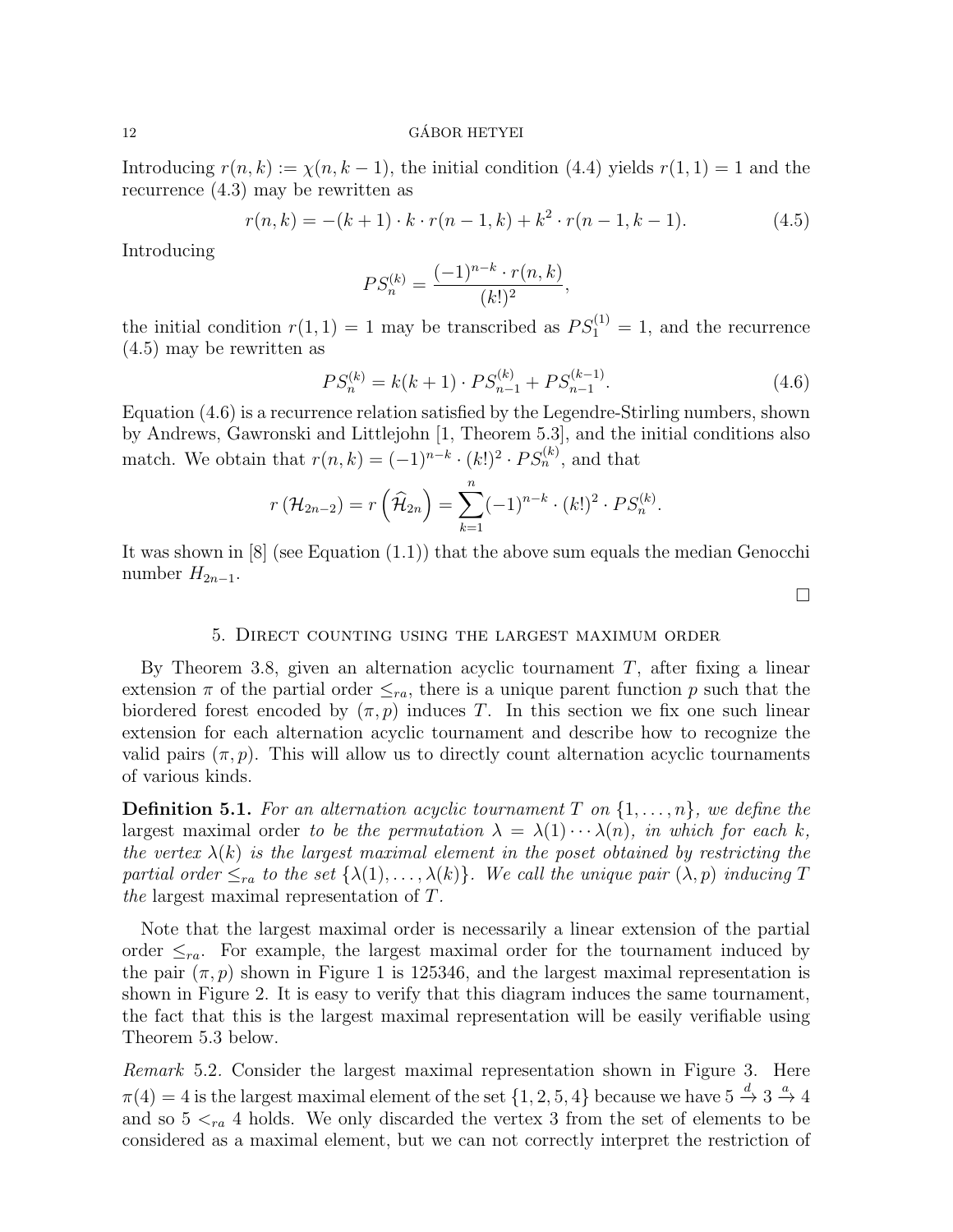

Figure 2. Largest maximal representation of the tournament induced in Figure 1

the partial order to the subset  $\{1, 2, 5, 4\}$  without considering the relation of 3 to 4 and 5 in the entire tournament.



Figure 3. Largest maximal representation illustrating the importance of "discarded" elements

The next theorem completely characterizes the largest maximal representations. Recall that  $i \in \{1, \ldots, n\}$  is a descent of the permutation  $\pi$  of  $\{1, \ldots, n\}$  if  $\pi(i) > \pi(i+1)$ holds.

**Theorem 5.3.** Given a permutation  $\lambda$  of  $\{1, \ldots, n\}$  and a parent function

 $p: \{1, 2, \ldots, n\} \to \{2, \ldots, n\} \cup \{\infty\},\$ 

the pair  $(\lambda, p)$  is the largest maximal representation of the tournament induced by  $(\lambda, p)$ if and only if for each descent i of  $\lambda$ , the vertex  $\lambda(i+1)$  belongs to the range of p.

*Proof.* Assume first that  $(\lambda, p)$  is a largest maximal representation and that i is a descent of  $\lambda$ . By definition  $\lambda(i)$  is a maximal element in the subset  $\{\lambda(1), \ldots, \lambda(i)\}\)$ , ordered by  $\leq_{ra}$ , but it is not a maximal element in the subset  $\{\lambda(1), \ldots, \lambda(i), \lambda(i+1)\}\$ , since  $\lambda(i+1)$  is the largest maximal element in the latter set, and it is smaller than  $\lambda(i)$ . Hence  $\lambda(i+1)$  must cover  $\lambda(i)$  in the restriction of  $\leq_{ra}$  to  $\{\lambda(1), \ldots, \lambda(i+1)\}\$ . Since, for any,  $k > i$ , the relation  $\lambda(k) <_{ra} \lambda(i+1)$  can not hold, the relation  $\lambda(i) <_{ra} \lambda(i+1)$ is also a cover relation in the entire set  $\{1, \ldots, n\}$ . Thus there is a  $j \in \{1, \ldots, n\}$  such that  $\lambda(i) \stackrel{d}{\to} j \stackrel{a}{\to} \lambda(i+1)$  holds. Since  $\lambda(i)$  is immediately to the left of  $\lambda(i+1)$ , we must have  $p(j) = \lambda(i + 1)$ .

Assume next that an alt-acyclic tournament is induced by a code  $(\pi, p)$ , in which for each descent i of  $\pi$ , the element  $\pi(i + 1)$  belongs to the range of p. We will show by induction on k that for each  $k \in \{1, \ldots, n\}$  the vertex  $\pi(k)$  is the largest maximal element of the set  $\{\pi(1), \ldots, \pi(k)\}\$ . For  $k = 1$  we must have  $\pi(1) = 1$  since setting  $1 = \pi(i + 1)$  for some  $i \geq 1$  would make i a descent and 1 is never in the range of the parent function  $p$ . Assume now that the statement holds for some  $k$  and consider the set  $\{\pi(1), \ldots, \pi(k+1)\}\$ . Since, by Theorem 3.7, the permutation  $\pi$  is a linear extension of the partial order  $\leq_{ra}$ , the element  $\pi(k+1)$  is a maximal element of the set  $\{\pi(1), \ldots, \pi(k+1)\}\$  ordered by  $\leq_{ra}$ , we only need to show that it is the largest maximal element. There is nothing to prove when  $\pi(k) < \pi(k+1)$  holds: adding  $\pi(k+1)$  to the set  $\{\pi(1), \ldots, \pi(k)\}\)$  can only decrease the list of the maximal elements and, by our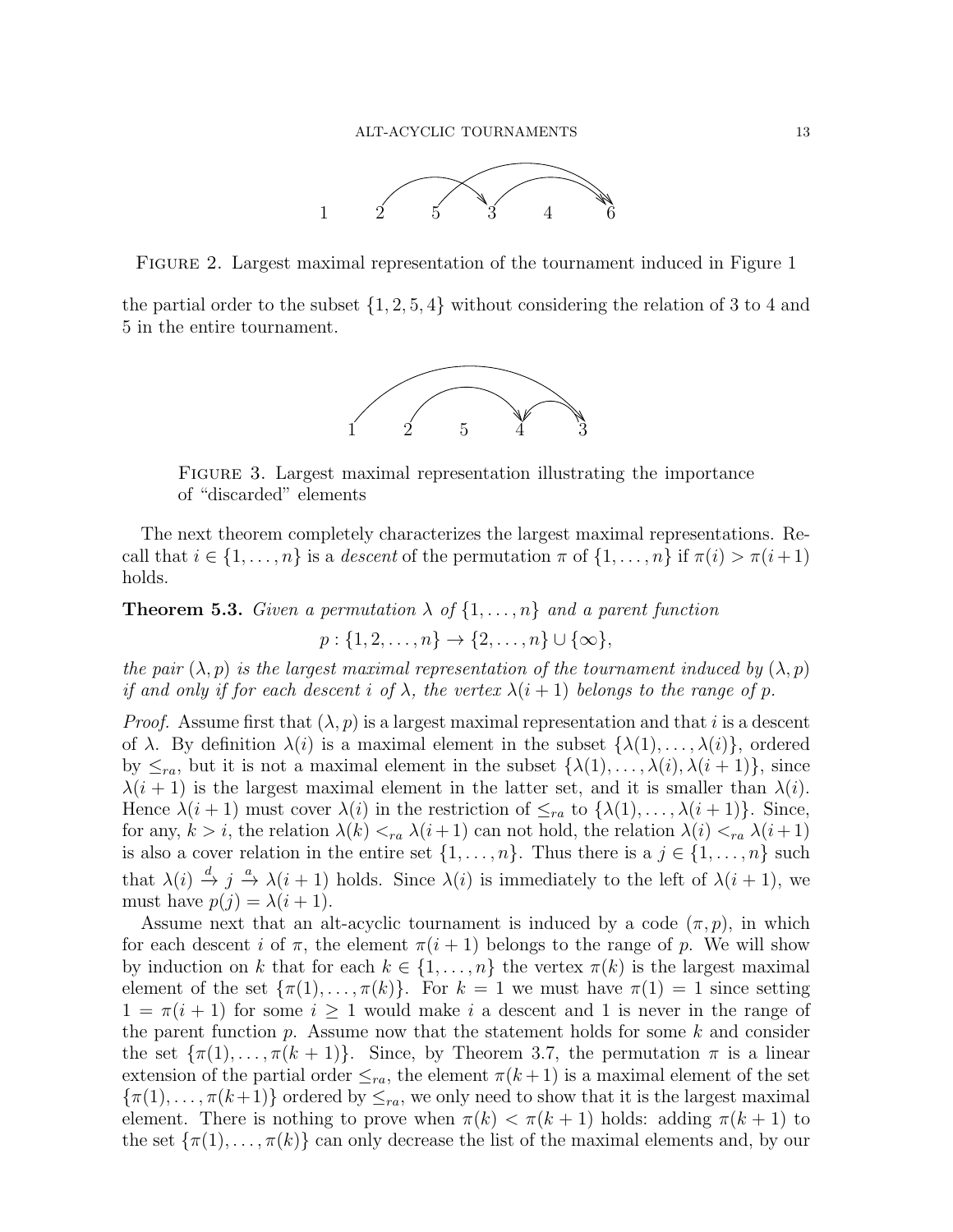induction hypothesis,  $\pi(k)$  was the largest element on this list before we added  $\pi(k+1)$ . We are left to consider the case when  $\pi(k) > \pi(k+1)$  holds, that is, k is a descent. By our assumption there is a  $j < \pi(k+1)$  satisfying  $\pi(k+1) = p(j)$ . Consider any  $i \leq k$ for which  $\pi(i) > \pi(k+1)$  holds. This element is to the left of  $\pi(k+1) = p(j)$  and it is larger than j. Hence we have  $\pi(i) \stackrel{d}{\to} j \stackrel{a}{\to} \pi(k+1)$ , implying  $\pi(i) <_{ra} \pi(k+1)$ . We obtained that no element of  $\{\pi(1), \ldots, \pi(k+1)\}\)$  that is larger than  $\pi(k+1)$  can be a maximal element in this set, with respect to  $\leq_{ra}$ . Therefore  $\pi(k+1)$  is the largest maximal element.  $\Box$ 

Theorem 5.3 allows us to count alt-acyclic tournaments in a recursive fashion, by using the following reduction operation.

**Definition 5.4.** Given the largest maximal representation  $(\lambda, p)$  of an alternation acyclic tournament T on  $\{1,\ldots,n\}$  for some  $n \geq 2$ , we define its reduction to the set  $\{1, \ldots, n-1\}$  to be the alternation acyclic tournament T' with largest maximal representation  $(\lambda', p')$  where

$$
\lambda'(i) = \begin{cases} \lambda(i) & \text{if } i < \lambda^{-1}(n); \\ \lambda(i+1) & \text{if } i \ge \lambda^{-1}(n); \end{cases} \quad \text{and} \quad p'(i) = \begin{cases} p(i) & \text{if } p(i) \ne n; \\ \infty & \text{if } p(i) = n. \end{cases}
$$

In other words, the permutation  $\lambda'(1) \cdots \lambda'(n-1)$  is obtained from  $\lambda(1) \cdots \lambda(n)$  by deleting the letter n, and the parent function  $p'$  is obtained from p by changing all values  $p(i) = n$  to  $p'(i) = \infty$ .

**Proposition 5.5.** If  $(\lambda, p)$  is the largest maximal representation of an alternation acyclic tournament T on  $\{1,\ldots,n\}$  then the pair  $(\lambda',p')$  given in Definition 5.4 is the largest maximal representation of an alternation acyclic tournament on  $\{1, \ldots, n-1\}$ .

*Proof.* Clearly  $\lambda'$  is a permutation of  $\{1, \ldots, n-1\}$ , and the function  $p'$  maps  $\{1, \ldots, n-1\}$ 1} into  $\{2,\ldots,n-1\}$ ∪ $\{\infty\}$  in such a way that  $p'(i) > i$  holds for all i. We only need to verify that for every descent *i* of  $\lambda'$ , the element  $\lambda'(i+1)$  is in the range of p'. This is most easily verified by visualizing the reduction operation in terms of the arc representations. In such terms, the reduction operation removes the letter  $n$ , and redirects all arrows ending in n to point to  $\infty$ . If a letter in  $\lambda'$  is less than the letter immediately preceding it, the same remains true even after inserting the letter n. (Note that  $\lambda^{-1}(n)$  is a descent unless  $\lambda^{-1}(n) = n$ . Finally the range of p' is obtained from the range of p by removing n from it (if it was present).

**Definition 5.6.** We say that an alternation acyclic tournament has type  $(n, i, j)$  if it is a tournament on  $\{1,\ldots,n\}$ , and the parent function p in its largest maximal representation  $(\lambda, p)$  satisfies  $|p^{-1}(\infty)| = i$  and  $|p({1, \ldots, n})| = j + 1$ . We will denote the number of alternation acyclic tournaments of type  $(n, i, j)$  with  $A(n, i, j)$ .

Note that  $p(n) = \infty$  always holds, so  $A(n, i, j) > 0$  can only hold when  $i \geq 1$ . Similarly,  $j \geq 0$  must hold.

**Theorem 5.7.** The numbers  $A(n, i, j)$  satisfy the initial condition  $A(1, i, j) = \delta_{i,1} \cdot \delta_{0,j}$ (where  $\delta_{i,1} \cdot \delta_{0,j}$  is a product of Kronecker deltas), and the recurrence relation

$$
A(n,i,j) = \sum_{k=i}^{n-1} {k \choose i-1} \cdot j \cdot A(n-1,k,j-1) + (j+1) \cdot A(n-1,i-1,j) \quad \text{for } n \ge 2.
$$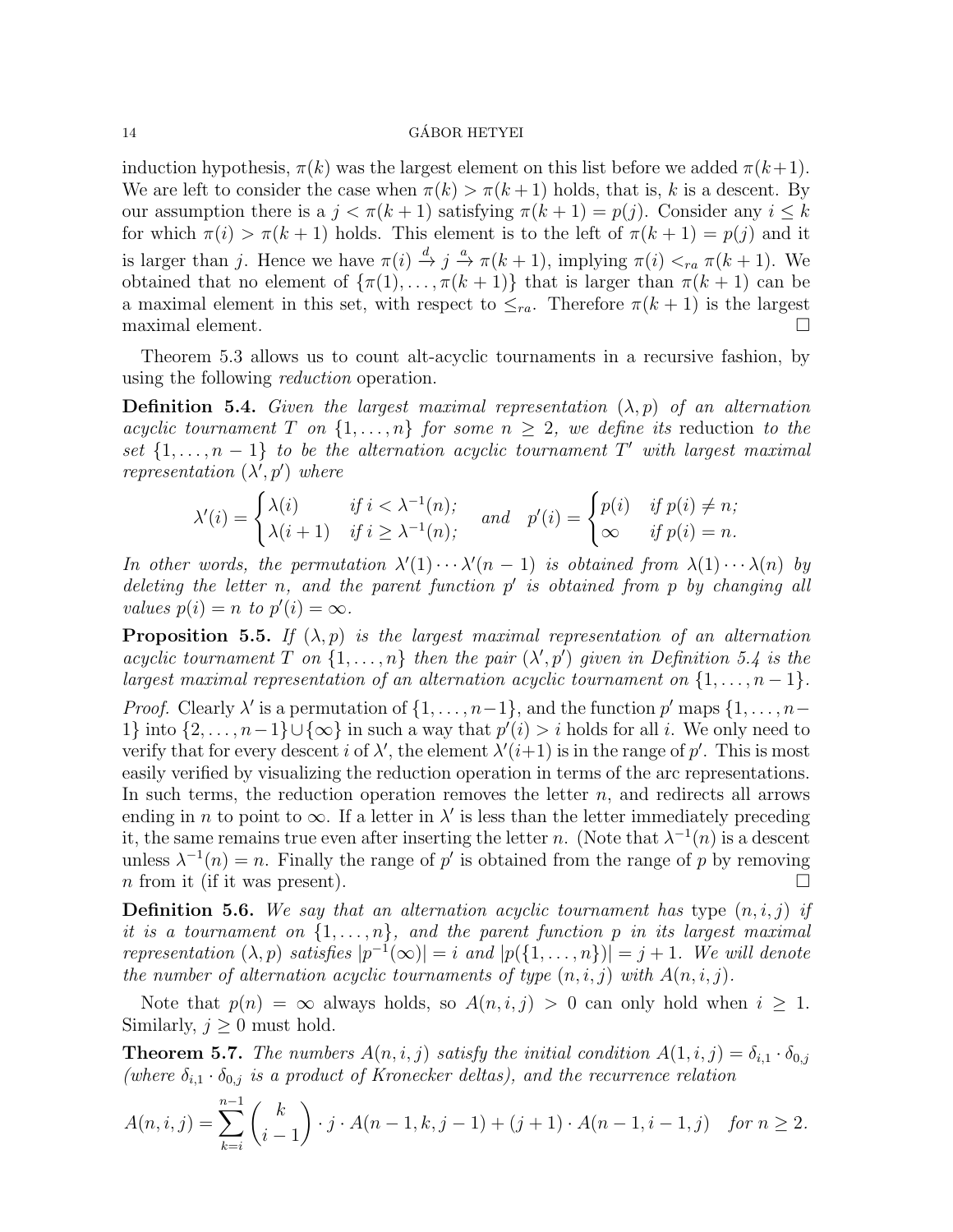$$
n = 2 \begin{array}{c|cc} & 1 & 1 & & & & 2 & 1 \\ \hline & 0 & 0 & 1 & & & 1 & 1 & 4 \\ & & 1 & 1 & 2 & & & 0 & 0 & 0 & 1 \\ & & & 1 & 1 & 2 & & & 0 & 0 & 0 & 1 \\ & & & & & & & & & 1 & 1 & 2 & 3 \end{array}
$$

n = 4 3 1 2 5 11 1 1 5 11 0 0 0 0 1 j i 1 2 3 4 n = 5 3 16 26 2 17 58 66 1 1 6 16 26 0 0 0 0 0 1 j i 1 2 3 4 5 Table 1. The values of A(n, i, j)/j! for 2 ≤ n ≤ 5

4 1

*Proof.* Suppose we have an alternation acyclic tournament T of type  $(n, i, j)$ , and consider its reduction T'. We claim that the type of T' must be either  $(n-1, k, j-1)$ for some  $k \geq i$  or  $(n-1, i-1, j)$ . Indeed, if n is in the range of p then the range of p' has one less element, and  $p'^{-1}(\infty) = p^{-1}(\infty) - \{n\} \cup p^{-1}(n)$  properly contains  $p^{-1}(\infty) - \{n\}$ . If n is not in the range of p then  $p^{-1}(n) = \emptyset$ ,  $p'^{-1}(\infty) = p^{-1}(\infty) - \{n\}$ has exactly one less element than  $p^{-1}(\infty)$ , and the range of p' equals the range of p.

We claim that any alt-acyclic tournament T' of type  $(n-1, k, j-1)$  (where  $k \geq i$ ) is the reduction of exactly  $\binom{k}{k}$  $\binom{k}{i-1} \cdot j$  alt-acyclic tournaments of type  $(n, i, j)$ . Indeed, unless n is inserted as the last letter of  $\lambda$ , it creates a descent, so it must be inserted right before vertex that is in the range of  $p'$ . There are j ways to perform this insertion. Furthermore, we must take a  $(k-i+1)$ -element subset of  $p'^{-1}(\infty)$  and reassign them to have *n* as their parent. A similar, but simpler reasoning shows that for any alt-acyclic tournament T' of type  $(n-1, i-1, j)$  there are exactly  $(j + 1)$  alt-acyclic tournaments of type  $(n, i, j)$  whose reduction is T.

An immediate consequence of Theorem 5.7 is the following.

**Corollary 5.8.** The numbers  $A(n, i, j)/j!$  are integers, they are given by the initial condition  $A(1, i, j)/j! = \delta_{i,1} \cdot \delta_{0,j}$ , and the recurrence relation

$$
\frac{A(n,i,j)}{j!} = \sum_{k=i}^{n-1} \binom{k}{i-1} \cdot \frac{A(n-1,k,j-1)}{(j-1)!} + (j+1) \cdot \frac{A(n-1,i-1,j)}{j!} \quad \textit{for } n \geq 2.
$$

We computed the numbers  $A(n, i, j)/j!$  using Maple and the formula given in Corollary 5.8 for  $n \leq 5$ . These are given in Table 5. A generating function formula for the numbers  $A(n, i, j)/j!$  will be given in Section 8. Inspecting the tables we can make several observations, some of which are easy to show.

# **Proposition 5.9.**  $A(n, i, j) = 0$  holds for  $i + j > n$ .

Indeed, for the largest maximal representation  $(\lambda, p)$ , to have  $j + 1$  elements in the range of p, we need at least j elements of  $\{1, \ldots, n\}$  to have a parent different from  $\infty$ .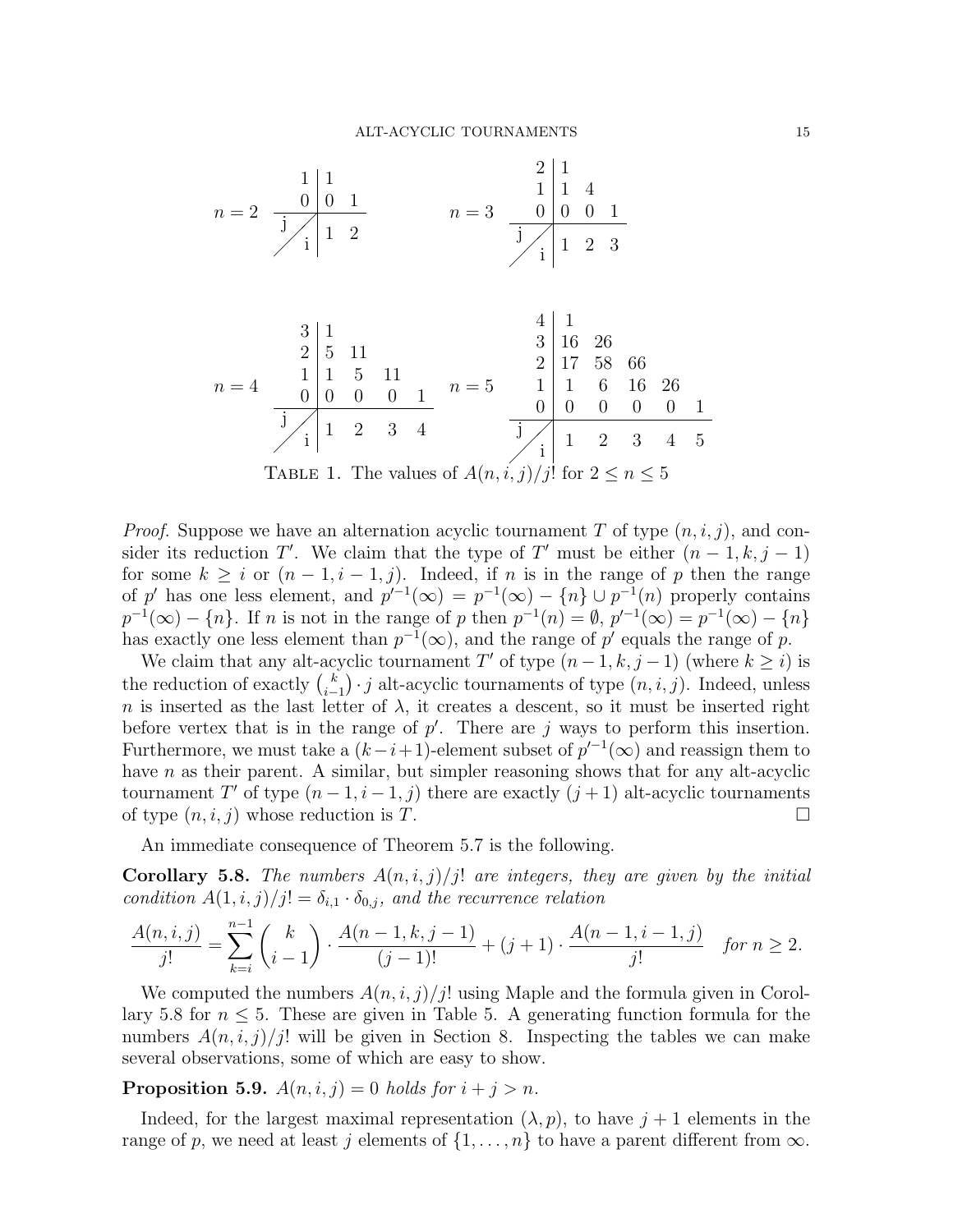**Proposition 5.10.**  $A(n, i, 0) = \delta_{i,n}$  where  $\delta_{i,n}$  is the Kronecker delta.

Indeed, when the range of p is  $\{\infty\}$  then all elements have  $\infty$  as their parent. It is only a little harder to show that in the main diagonal of each table we have the *Eulerian* numbers.

**Proposition 5.11.** The number  $A(n, n - j, j)/j!$  is the number of permutations of  $\{1, \ldots, n\}$  having exactly j descents.

*Proof.* Because of Proposition 5.9, when we set  $i = n - j$  the recurrence given in Corollary 5.8, only the term associated to  $k = n - j$  will have a positive contribution. By  $\binom{n-j}{n-i}$  $\binom{n-j}{n-j-1} = n-j$  we get

$$
\frac{A(n, n-j, j)}{j!} = (n-j) \cdot \frac{A(n-1, k, j-1)}{(j-1)!} + (j+1) \cdot \frac{A(n-1, n-j-1, j)}{j!}
$$

for  $n > 2$ . This is exactly the recurrence for the Eulerian numbers, and the initial conditions match.

It may be a little harder to notice that the numbers in the first column multiplied by the factorial of the row index add up to the Genocchi numbers of the first kind, that is,

$$
|G_{2n}| = \sum_{j=0}^{n-1} A(n, 1, j).
$$
 (5.1)

We will devote Section 6 to proving Equation  $(5.1)$ .

6. Counting ascending alternation acyclic tournaments

**Definition 6.1.** We call an alternation acyclic tournament T on  $\{1, \ldots, n\}$  ascending if every  $i < n$  is the tail of an ascent, that is, for each  $i < n$  there is a  $j > i$  such that  $i \rightarrow j$ .

**Lemma 6.2.** An alternating acyclic tournament T on  $\{1, \ldots, n\}$  is ascending if and only if it has type  $(n, 1, j)$  for some j.

Indeed, for any biordered forest inducing T, if  $(\pi, p)$  is the code of the biordered forest,  $p(i) = \infty$  holds if and only if i is not the tail of any ascent. An alt-acyclic tournament is ascending if and only if n is the only element of  $\{1, \ldots, n\}$  whose parent is  $\infty$ .

Because of Lemma 6.2, Equation (5.1) may be rephrased as follows.

**Theorem 6.3.** The number of ascending alternation acyclic tournaments on  $\{1, \ldots, n\}$ is the unsigned Genocchi number of the first kind  $|G_{2n}|$ .

We will prove Theorem 6.3 by showing that the largest maximal representations of such tournaments are in bijection with a set whose cardinality is known to be a Genocchi number of the first kind. The key ingredient in establishing our bijection is the following result.

**Theorem 6.4.** There is a bijection between the set of all permutations  $\pi$  of  $\{1, \ldots, n\}$ and the set of excedant functions  $f: \{1, \ldots, n\} \to \{1, \ldots, n\}$  such that, for each  $\pi$ , a number  $k \in \{1, \ldots, n\}$  does not belong to the set  $\{f(1), \ldots, f(n)\}$  if and only if  $\pi(i+1) = k$  for some descent i of  $\pi$ .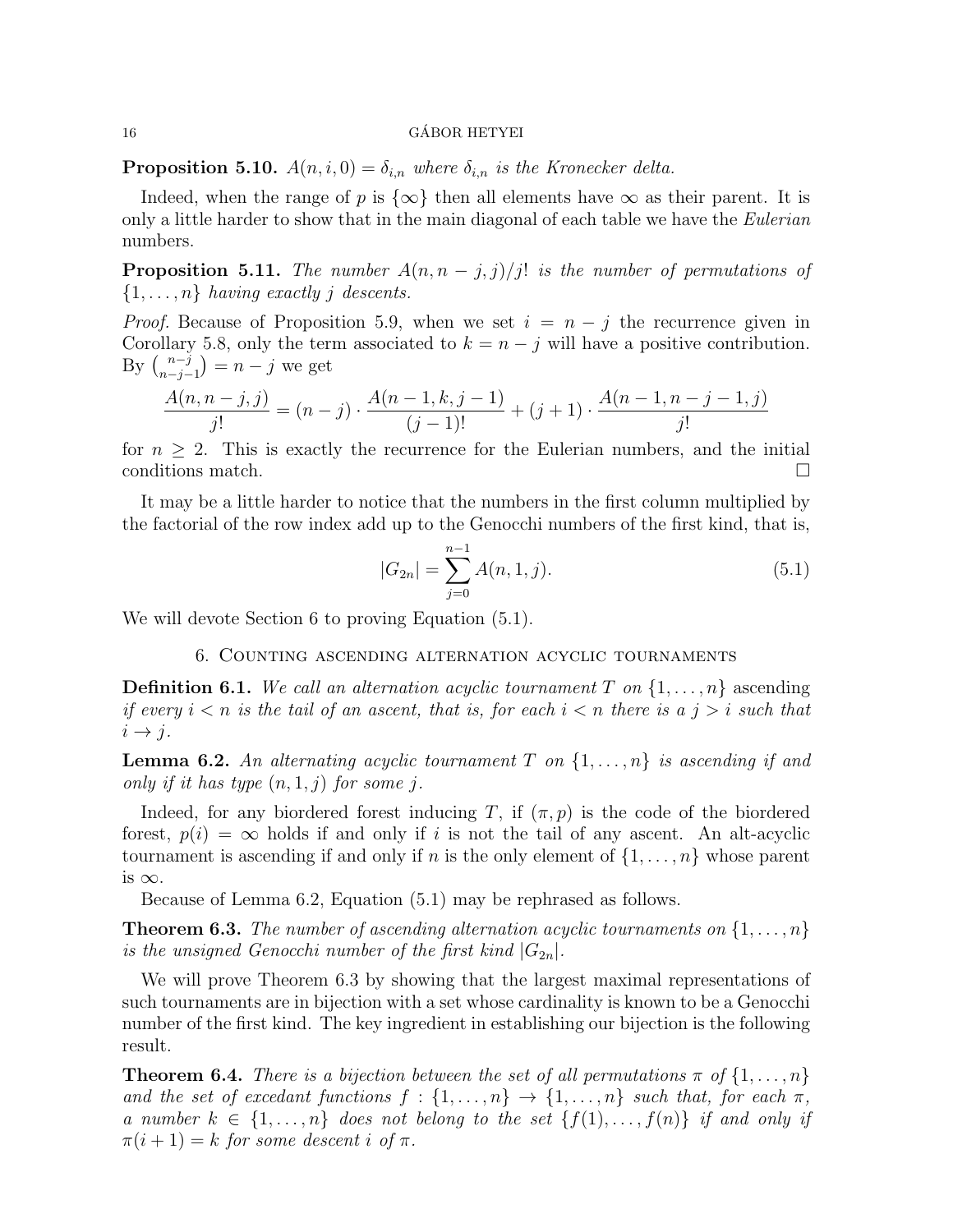*Proof.* We will describe our bijection using the process of inserting the numbers  $1, 2, \ldots, n$ into the permutation  $\pi$  in decreasing order. In order to reduce the number of cases, we place before the first number  $\pi(1)$  the number  $\pi(0) := 0$  and after the last number  $\pi(n)$ the number  $\pi(n+1) = n+1$ . Thus every number is inserted between two numbers. For example, for  $n = 6$  and the permutation  $\pi(1) \cdots \pi(6) = 615342$  we have the insertion process

$$
07 \to 067 \to 0657 \to 06547 \to 065347 \to 0653427 \to 06153427.
$$

The number  $f(i)$  is computed in step  $n + 1 - i$  when we insert i into the permutation between the numbers  $u$  and  $v$ , using the following rule:

$$
f(i) := \begin{cases} v & \text{if } u > v; \\ \overleftarrow{u} & \text{if } 0 < u < v; \\ i & \text{if } u = 0 \end{cases}
$$
 (6.1)

Here  $\overleftarrow{u}$  is the leftmost number w in the current word such that the consecutive subword  $w \cdots u$  is *decreasing*, that is, each number in it is smaller than the immediately preceding number. (We have  $\overleftarrow{u} = u$  exactly when u is immediately preceded by a smaller number.) In our example we have  $(f(1),..., f(6)) = (5, 4, 4, 6, 6, 6)$ . In the third step, when we inserted 4 between 5 and 7, we set  $f(4) = \frac{5}{5} = 6$ , in the fifth step, when we inserted 2 between 4 and 7, we set  $f(2) = \overline{4} = 4$ . In the last step, when we inserted 1 between 6 and 5, we set  $f(1) = 5$ .

The operation  $\pi \mapsto f$  is well-defined. The numbers  $f(i)$  clearly satisfy  $i \leq f(i) \leq n$ . Since the number of all words  $\pi(1)\cdots\pi(n)$  is the same as the number of all excedant functions  $f: \{1, \ldots, n\} \to \{1, \ldots, n\}$ , to show that we defined a bijection, it suffices to show that our assignment is injective: there is at most one way to reconstruct a permutation from an excedant function f.

We always have  $f(n) = n$  and the first step is to insert n between 0 and  $n+1$ , the last line of the definition (6.1) is applicable. Assume, by induction, that there is only one way to reconstruct the insertion of  $n, n-1, \ldots, i+1$ , based on the knowledge of  $f(n)$ ,  $f(n-1), \ldots, f(i+1)$ . Consider  $f(i)$  satisfying  $i \leq f(i) \leq n$ , and let us show that there is only one way to insert i that yields the given value of  $f(i)$ . Only the last line of the definition (6.1) allows setting  $f(i) = i$ , the value of  $f(i)$  is greater than i on the other two lines. Thus, in the case when  $f(i) = i$ , we must insert i right after 0 as the first new number in our permutation. From now on we may assume that  $f(i) = w$  for some  $w > i$ . Let w' be the immediate predecessor of w in our current word. We distinguish two cases depending on how w' and w compare. If  $w' > w$  then i can not be inserted anywhere after w, since the only way to obtain  $f(i) = w$  would be to insert i between some u and v satisfying  $u < v$  and  $w = \overleftarrow{u}$ . This is impossible: if  $w \cdots u$  is a decreasing subword, then so is  $w'w \cdots u$  and so  $\overleftarrow{u}$  is either w' or an even earlier number. Thus is must be inserted somewhere before w, and the only way to get  $f(i) = w$  when w is a number to the right of the place of insertion is to insert i right before  $w$ . We are left with the case when  $w' < w$ . If we insert i anywhere before w, we can not get  $f(i) = w$ , only  $w'$  or a number to the left of it. We must therefore insert i after w in such a way that the second line of (6.1) can be used and it yields  $f(i) = w$ . We must find a u such that the v succeeding u is larger than u and the subword  $w \cdots u$  is decreasing. In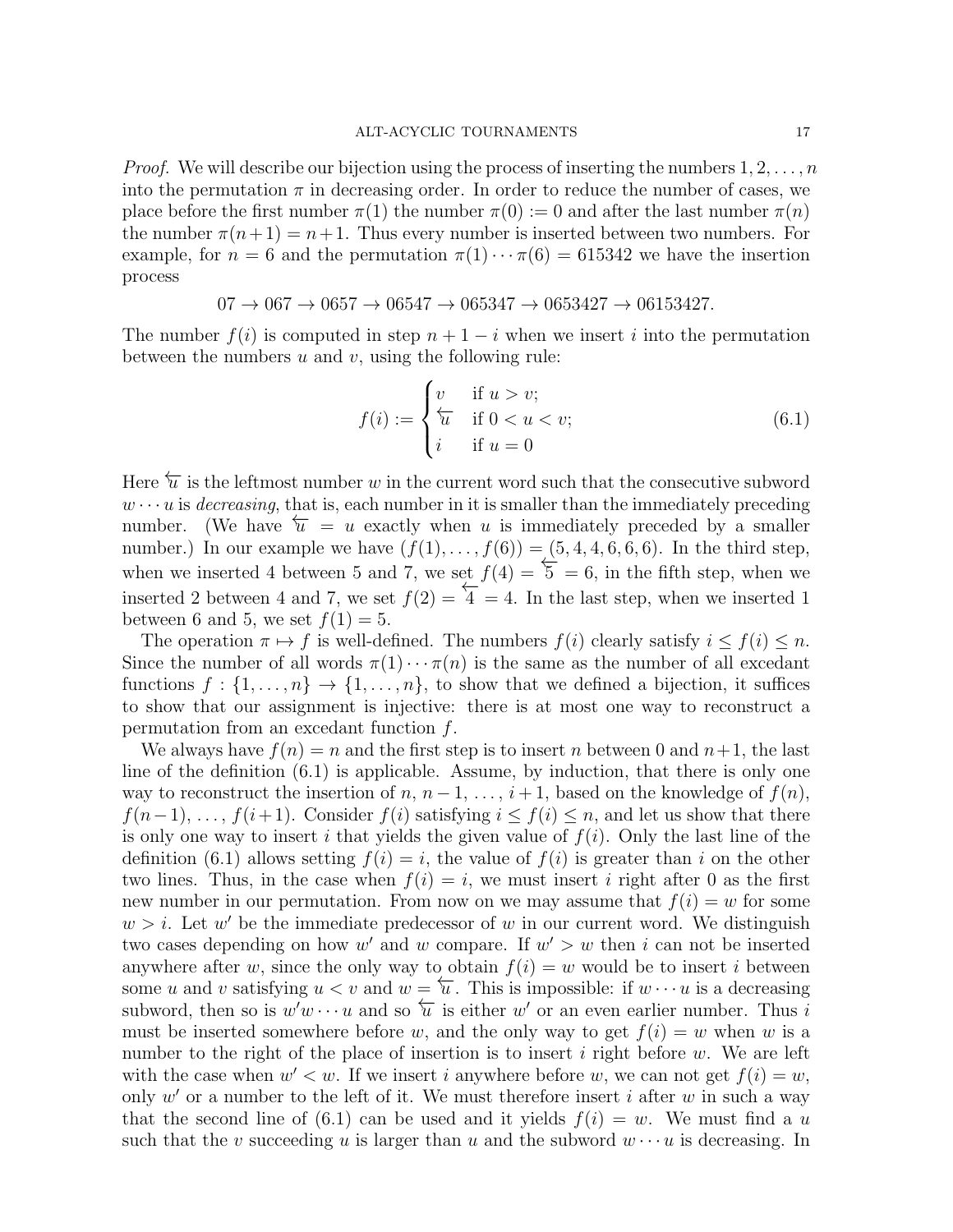other words, we must take the rightmost u such that  $w \cdots u$  is a decreasing consecutive subword.

We are left to show that the set  $\{f(1), \ldots, f(n)\}\)$  contains all numbers between 1 and n except those values that are immediately preceded by a larger number in the permutation  $\pi(1) \cdots \pi(n)$ . We prove the following generalization of this statement by induction: at step  $n + 1 - i$  of the insertion process, the set  $\{f(i), \ldots, f(n)\}\$ contains all elements of the set  $\{i, \ldots, n\}$  except those numbers, which are immediately preceded by a larger number in the current permutation of  $n, n-1, \ldots, i$ . At the first step n is inserted and it is preceded by a smaller number. We set  $f(n) = n$ . Assume the statement is true up to step  $n - i$  and consider the insertion of i. If i is inserted right after 0, the current set of numbers immediately preceded by a smaller number does not change, and  $f(i) = i$  is added to the set  $\{f(i + 1), \ldots, f(n)\}\$ . In all other cases i is inserted right after a larger number and  $i \notin \{f(i), \ldots, f(n)\}\$ . If i is inserted between u and v satisfying  $u > v$ , then v which was hitherto immediately preceded by a larger number, it is now immediately preceded by the smaller number  $i$ . The set of numbers immediately preceded by a smaller numbers gains  $i$  as a new element and loses  $v$  as an element, no other change occurs. This change is properly reflected in setting  $f(i) = v$ . Finally, if  $u < v$  holds, then the only change to the set of numbers immediately preceded by a larger number is the addition of  $i$  to this set. This is properly handled, if we select  $f(i)$  to be a number that is already present in the set  $\{f(i+1), \ldots, f(n)\}\$ . Selecting  $f(i) = \overleftarrow{u}$  fits the bill, as  $\overleftarrow{u}$  can not be immediately preceded by a larger number.  $\Box$ 

**Definition 6.5.** We call the excedant function  $f: \{1, \ldots, n\} \rightarrow \{1, \ldots, n\}$  associated to the permutation  $\pi$  by the algorithm described in the proof of Theorem 6.4 the descentsensitive code of the permutation  $\pi$ .

Proof of Theorem 6.3: We count ascending alternation acyclic tournaments by counting the codes  $(\lambda, p)$  of their largest maximal representations. Clearly, for all alt-acyclic tournaments  $p(n) = \infty$  must hold, and the tournament is ascending exactly when  $p(i) \neq \infty$  holds for all  $i < n$ . Thus the restriction of p to  $\{1, \ldots, n-1\}$  is a function  $\tilde{p}: \{1, \ldots, n-1\} \to \{2, \ldots, n\}$ , and this restriction  $\tilde{p}$  completely determines p. Let us replace each permutation  $\lambda$  by its descent-sensitive code  $f: \{1, \ldots, n\} \to \{1, \ldots, n\}.$ Note that we must have  $\lambda(1) = 1$  for the largest maximal order of each alt-acyclic tournament and this equality is equivalent to  $f(1) = 1$ . Hence the function f is completely defined by its restriction f to the set  $\{2, \ldots, n\}$ , which sends this set into itself. The description given in Theorem 5.3 may be restated as follows: the pair of functions  $(f, p)$ comes from a largest maximal code  $(\lambda, p)$  if and only if we have

$$
\{p(1), \ldots, p(n-1)\} \cup \{f(2), \ldots, f(n)\} \supseteq \{2, \ldots, n\}.
$$
 (6.2)

Let us associate to each pair of functions

$$
(\widetilde{p}, \widetilde{f}) : \{1, \ldots, n-1\} \times \{2, \ldots, n\} \to \{2, \ldots, n\} \times \{2, \ldots, n\}
$$

a function  $f: \{1, \ldots, 2n - 2\} \to \{2, 4, \ldots, 2n - 2\}$  as follows:

$$
\widehat{f}(i) = \begin{cases} 2\widetilde{f}\left(\frac{i}{2} + 1\right) - 2 & \text{if } i \text{ is even;}\\ 2\widetilde{p}\left(\frac{i+1}{2}\right) - 2 & \text{if } i \text{ is odd.} \end{cases}
$$
\n(6.3)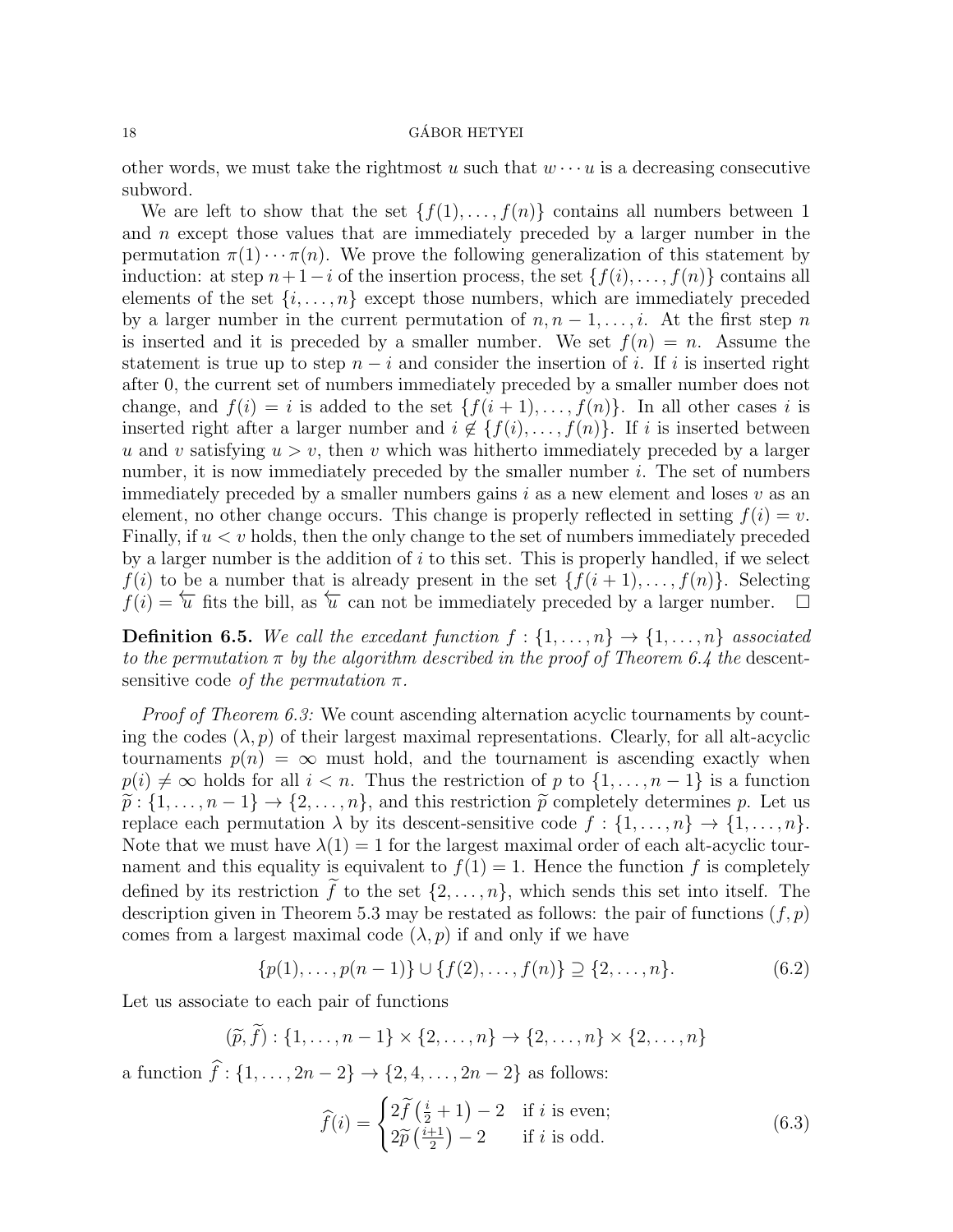The assignment  $(\tilde{p}, \tilde{f}) \mapsto \hat{f}$  is a bijection between the set of all functions

$$
(\widetilde{p}, \widetilde{f}) : \{1, \ldots, n-1\} \times \{2, \ldots, n\} \to \{2, \ldots, n\} \times \{2, \ldots, n\}
$$

and the set of all functions  $\hat{f}: \{1, \ldots, 2n - 2\} \rightarrow \{2, 4, \ldots, 2n - 2\}$ ; the inverse is given by the formulas

$$
\widetilde{p}(j) = \frac{\widehat{f}(2j-1)}{2} + 1
$$
 and  $\widetilde{f}(j) = \frac{\widehat{f}(2j-2)}{2} + 1.$ 

Clearly f takes only even values. The condition  $\tilde{p}(i) \geq i + 1$  for  $1 \leq i \leq n - 1$  is<br>conjugated to  $\hat{f}(2i-1) > 2i$  for  $1 \leq i \leq n-1$ . The condition  $\tilde{f}(i) > i$  for  $2 \leq i \leq n$  is equivalent to  $f(2j - 1) \ge 2j$  for  $1 \le j \le n - 1$ . The condition  $f(i) \ge i$  for  $2 \le i \le n$  is equivalent to  $\widehat{f}(2j) \geq 2j$  for  $1 \leq j \leq n-1$ . Finally condition (6.2) is equivalent to

$$
\widehat{f}(\{1,\ldots,2n-2\})=\{2,4,\ldots,2n-2\}.
$$

We obtain that the number of valid pairs  $(\tilde{p}, \tilde{f})$  is the same as the number of excedant functions counted in Dumont's Theorem 1.1. functions counted in Dumont's Theorem 1.1.

# 7. New combinatorial models for the Genocchi numbers

Adjusting the proof of Theorem 6.3 allows us to state a variant of Dumont's theorem for the median Genocchi numbers. If we drop the requirement of the alt-acyclic tournament being ascending, we may have  $p(i) = \infty$  for some  $i < n$ . Let us define  $\widehat{f}$  : {1, ... , 2n − 1} → {1, ... , 2n − 1} by setting  $\widehat{f}(i) = 2n - 1$  when i is odd and  $p((i+1)/2) = \infty$ , and let us keep the rest of the definition given in (6.3) unchanged. Since the rest of our reasoning remains virtually unchanged and the number of vertices whose parent is  $\infty$  is the second coordinate of the type, we obtain the following result.

**Theorem 7.1.** For each  $i \in \{1, ..., n\}$ , the sum  $\sum_{j=0}^{n} A(n, i, j)$  equals the number of excedant functions  $f : \{1, 2, \ldots, 2n-1\} \rightarrow \{1, 2, \ldots, 2n-1\}$  satisfying the following conditions:

(1)  $f(2k) \leq 2n-2$  holds for  $k = 1, ..., n-1$ ; (2)  $f({1, 2, ..., 2n-1}) = {2, 4, ..., 2n-2} \cup {2n-1};$ (3)  $|f^{-1}(\{2n-1\})|=i.$ 

Taking into account Theorem 4.4, we obtain the following result on the median Genocchi numbers.

Corollary 7.2. The median Genocchi number  $H_{2n-1}$  is the number of excedant functions  $f : \{1, 2, ..., 2n - 1\} \rightarrow \{1, 2, ..., 2n - 1\}$  satisfying  $f(2k) \leq 2n - 2$  for  $k =$  $1, \ldots, n-1$  and

$$
f(\{1,2,\ldots,2n-1\}) = \{2,4,\ldots,2n-2\} \cup \{2n-1\}.
$$

Theorem 7.1 may be rephrased in a way that is analogous to Corollary 1.2. Proving this statement directly is easier than to derive it from Theorem 7.1.

**Proposition 7.3.** For each  $i \in \{1, \ldots, n\}$ , the sum  $\sum_{j=0}^{n} A(n, i, j)$  is the number of ordered pairs

$$
((a_1, \ldots, a_{n-1}), (b_1, \ldots, b_{n-1})) \in \mathbb{Z}^{n-1} \times \mathbb{Z}^{n-1}
$$

satisfying the following conditions: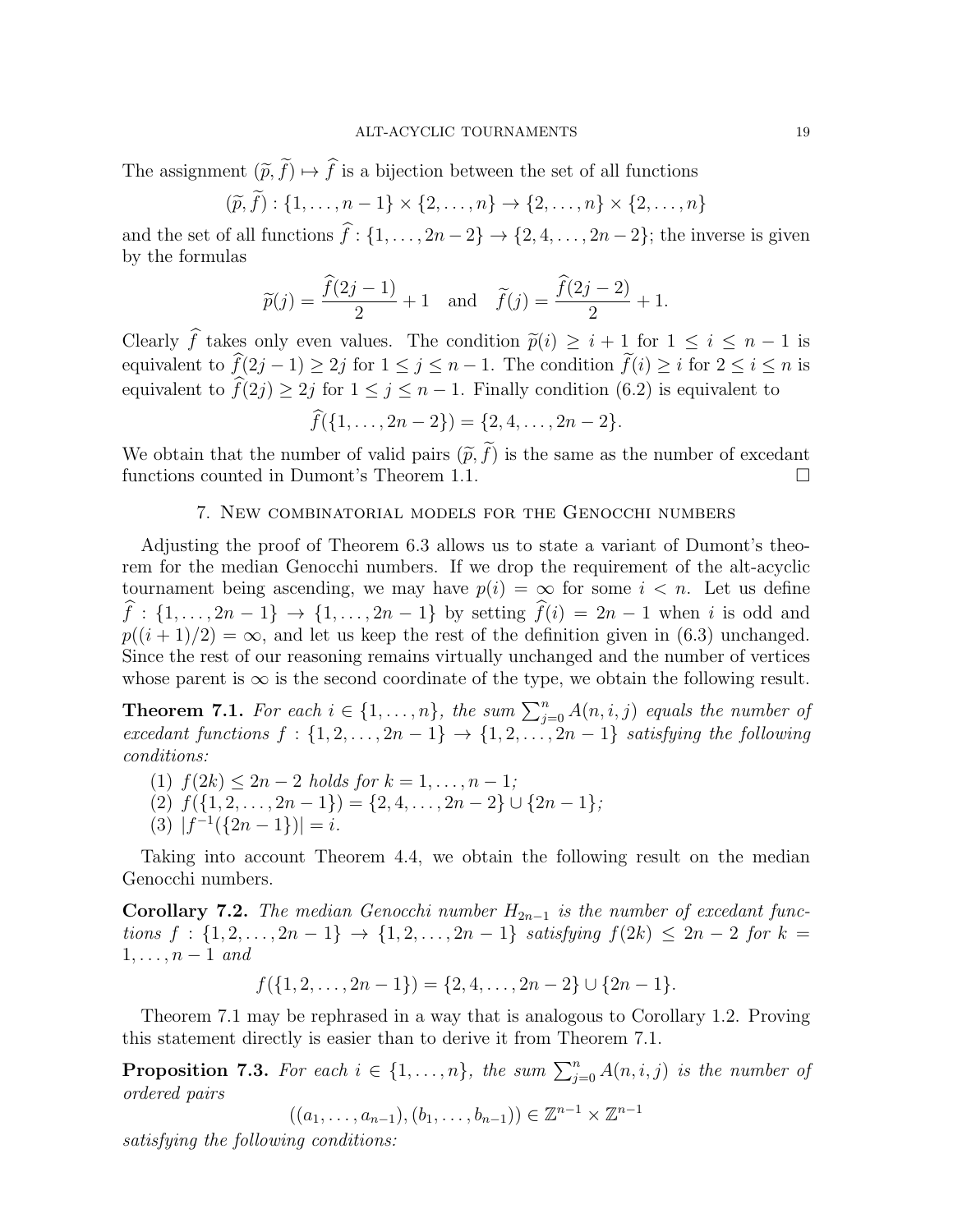## $\alpha$  GÁBOR HETYEI

- (1)  $0 \le a_k \le k$  and  $1 \le b_k \le k$  hold for all  $k \in \{1, \ldots, n-1\}$ ;
- (2) the set  $\{a_1, b_1, \ldots, a_{n-1}, b_{n-1}\}$  contains  $\{1, \ldots, n-1\}$ ;
- (3)  $|\{k \in \{1, \ldots, n-1\} : a_k = 0\}| = i.$

*Proof.* Consider the largest maximal representation  $(\lambda, p)$  of an alternation acyclic tournament and let us replace  $\lambda$  with its descent-sensitive code  $f: \{1, \ldots, n\} \to \{1, \ldots, n\}.$ As noted in the proof of Theorem 6.3 we have  $f(1) = 1$  and  $p(n) = \infty$ , hence the pair  $(\lambda, p)$  is completely determined by the restriction of f to  $\{2, \ldots, n\}$  and the restriction of p to  $\{1,\ldots,n-1\}$ . Let us define the vectors  $(a_1,\ldots,a_{n-1})$  and  $(b_1,\ldots,b_{n-1})$  by setting

$$
a_k = \begin{cases} n+1-p(n-k) & \text{if } p(n-k) \neq \infty, \\ 0 & \text{if } p(n-k) = \infty \end{cases}
$$

and  $b_k = n + 1 - f(n + 1 - k)$  for  $k = 1, ..., n - 1$ . The condition  $p(n - k) \in \{n - k +$  $1, \ldots, n\} \cup \{\infty\}$  is equivalent to  $0 \le a_k \le k$  and the condition  $n+1-k \le f(n+1-k) \le n$ is equivalent to  $1 \leq b_k \leq k$ . Condition (6.2) is equivalent to Condition (2) in our statement. Finally,  $|\{k \in \{1, ..., n-1\} : a_k = 0\}|$  is clearly the number of elements sent into  $\infty$  by p.

In analogy to Corollary 7.2, Theorem 4.4 and Proposition 7.3 have the following consequence.

Corollary 7.4. The median Genocchi number  $H_{2n-1}$  is the total number of all ordered pairs

$$
((a_1, ..., a_{n-1}), (b_1, ..., b_{n-1})) \in \mathbb{Z}^{n-1} \times \mathbb{Z}^{n-1}
$$

such that  $0 \le a_i \le i$  and  $1 \le b_i \le i$  hold for all i and the set  $\{a_1, b_1, \ldots, a_{n-1}, b_{n-1}\}$ contains  $\{1, \ldots, n-1\}.$ 

Corollary 7.4 makes the divisibility of  $H_{2n-1}$  by  $2^{n-1}$  especially transparent. Furthermore, it inspires the following, very simple model for the normalized median Genocchi numbers.

**Theorem 7.5.** The normalized median Genocchi number  $h_n$  is the number of sequences  ${u_1, v_1}, {u_2, v_2}, \ldots, {u_n, v_n}$  subject to the following conditions:

- (1) the set  $\{u_k, v_k\}$  is a (one- or two-element) subset of  $\{1, \ldots, k\}$ ;
- (2) the set  $\{u_1, v_1, u_2, v_2, \ldots, u_n, v_n\}$  equals  $\{1, \ldots, n\}$ .

Proof. By Corollary 7.4, the median Genocchi number is the number of pairs of vectors  $((a_1, \ldots, a_n), (b_1, \ldots, b_n))$  such that  $0 \le a_k \le k$  and  $1 \le b_k \le k$  hold for all k and the set  $\{a_1, b_1, \ldots, a_n, b_n\}$  contains  $\{1, \ldots, n\}$ . Let us first define a  $\mathbb{Z}_2^n$ -action of the set of all such vectors. We define the involution  $\phi_k$  for  $k \in \{1, \ldots, n\}$  as follows. The map  $\phi_k$ sends

$$
((a_1, ..., a_n), (b_1, ..., b_n))
$$
 into  
 $((a_1, ..., a_{k-1}, a'_k, a_{k+1}, ..., a_n), (b_1, ..., b_{k-1}, b'_k, b_{k+1}, ..., b_n))$ 

where

$$
(a'_k, b'_k) = \begin{cases} (b_k, a_k) & \text{if } a_k \neq b_k \text{ and } a_k \neq 0; \\ (0, b_k) & \text{if } a_k = b_k; \\ (b_k, b_k) & \text{if } a_k = 0. \end{cases}
$$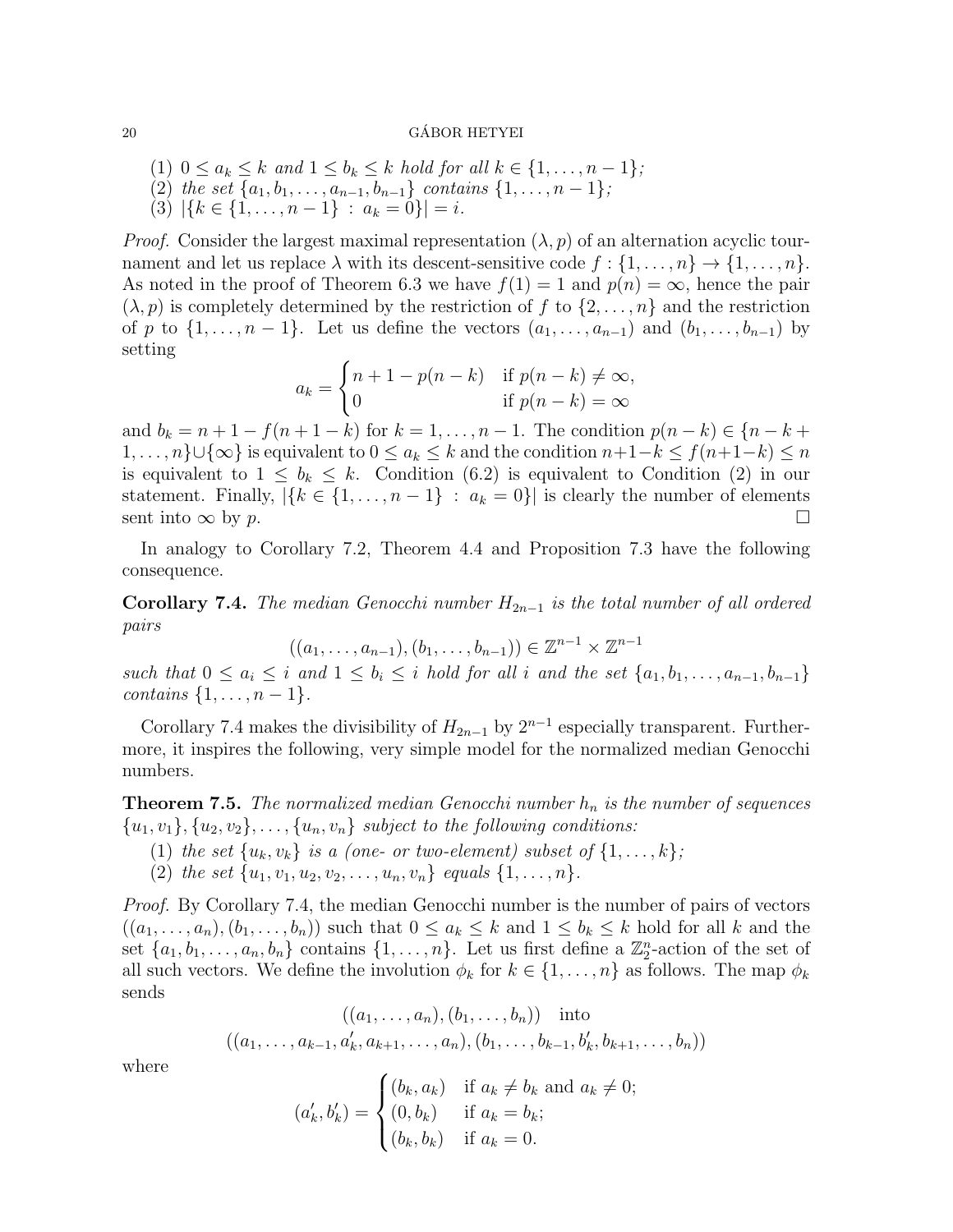In other words, the map  $\phi_k$  changes only the k-th coordinates of  $(a_1, \ldots, a_n)$  and  $(b_1, \ldots, b_n)$ , it swaps  $a_k$  and  $b_k$  if  $\{a_k, b_k\}$  is a two element subset of  $\{1, \ldots, k\}$  and it swaps the pair  $(b_k, b_k)$  with the pair  $(0, b_k)$ . Note that in this second case, we have

$$
\{a_k, b_k\} \cap \{1, \ldots, k\} = \{b_k\}
$$

for  $a_k = 0$ , as well as for  $a_k = b_k$ . The action of the involutions  $\phi_k$  is free, as they act on different coordinates. An orbit representative for this action is the sequence of sets

$$
\{a_1, b_1\} \cap \{1\}, \{a_2, b_2\} \cap \{1, 2\}, \ldots, \{a_n, b_n\} \cap \{1, \ldots, n\}.
$$

In the case when  $a_k \neq 0$  we may set  $u_k = a_k$  and  $v_k = b_k$ , and in the case when  $a_k = 0$ , we may set  $u_k = b_k$  and  $v_k = b_k$ . This orbit representative is valid if and only if the set  $\{u_1, v_1, u_2, v_2, \ldots, u_n, v_n\}$  equals  $\{1, \ldots, n\}.$ 

# 8. Generating function formulas

In this section we prove a generating function formula for the numbers  $A(n, i, j)$ introduced in Section 5. Considering Theorems 4.4 and 6.3 we will obtain some formulas for the generating functions of the Genocchi numbers of both kinds which seem hard to see directly.

We begin with introducing the generating function

$$
\alpha(x, y, t) = \sum_{n=0}^{\infty} \sum_{i=1}^{n} \sum_{j=0}^{n-1} \frac{A(n, i, j)}{j!} x^{i} y^{j} t^{n}.
$$

Let us denote the coefficient of  $t^n$  in  $\alpha(x, y, t)$  by  $\alpha_n(x, y)$ .

Corollary 5.8 maybe rewritten as

$$
\alpha_1(x, y) = x \quad \text{and} \tag{8.1}
$$

$$
\alpha_{n+1}(x,y) = xy(\alpha_n(x+1,y) - \alpha_n(x,y)) + x\alpha_n(x,y) + xy\frac{\partial}{\partial y}\alpha_n(x,y) \quad \text{for } n \ge 1. \tag{8.2}
$$

Using these equations we may write a linear differential equation for  $\alpha(x, y, t)$  in the variable y, which we may attempt to solve by the method known as "variation of parameters". We will not follow through with this process, as it may lead to questions of convergence which we can avoid by "cheating" and simply announcing that we want to introduce the formal power series

$$
\beta_n(x, y) = \alpha_n(x, y) \cdot e^{-y}.
$$

For these, equations (8.1) and (8.2) may be rewritten as

$$
\beta_1(x, y) = x e^{-y} \quad \text{and} \tag{8.3}
$$

$$
\beta_{n+1}(x,y) = xy\beta_n(x+1,y) + x\beta_n(x,y) + xy\frac{\partial}{\partial y}\beta_n(x,y) \quad \text{for } n \ge 1.
$$
 (8.4)

Let us define the polynomial  $\beta_{n,k}(x)$  as the coefficient of  $y^k$  in  $\beta_n(x,y)$ . Equations (8.3) and (8.4) may be transformed into

$$
\beta_{1,k}(x) = x \cdot \frac{(-1)^k}{k!} \quad \text{for } k \ge 0 \text{ and} \tag{8.5}
$$

$$
\beta_{n+1,k}(x) = x(\beta_{n,k-1}(x+1) + (k+1)\beta_{n,k}(x)) \text{ for } n \ge 1 \text{ and } k \ge 0.
$$
 (8.6)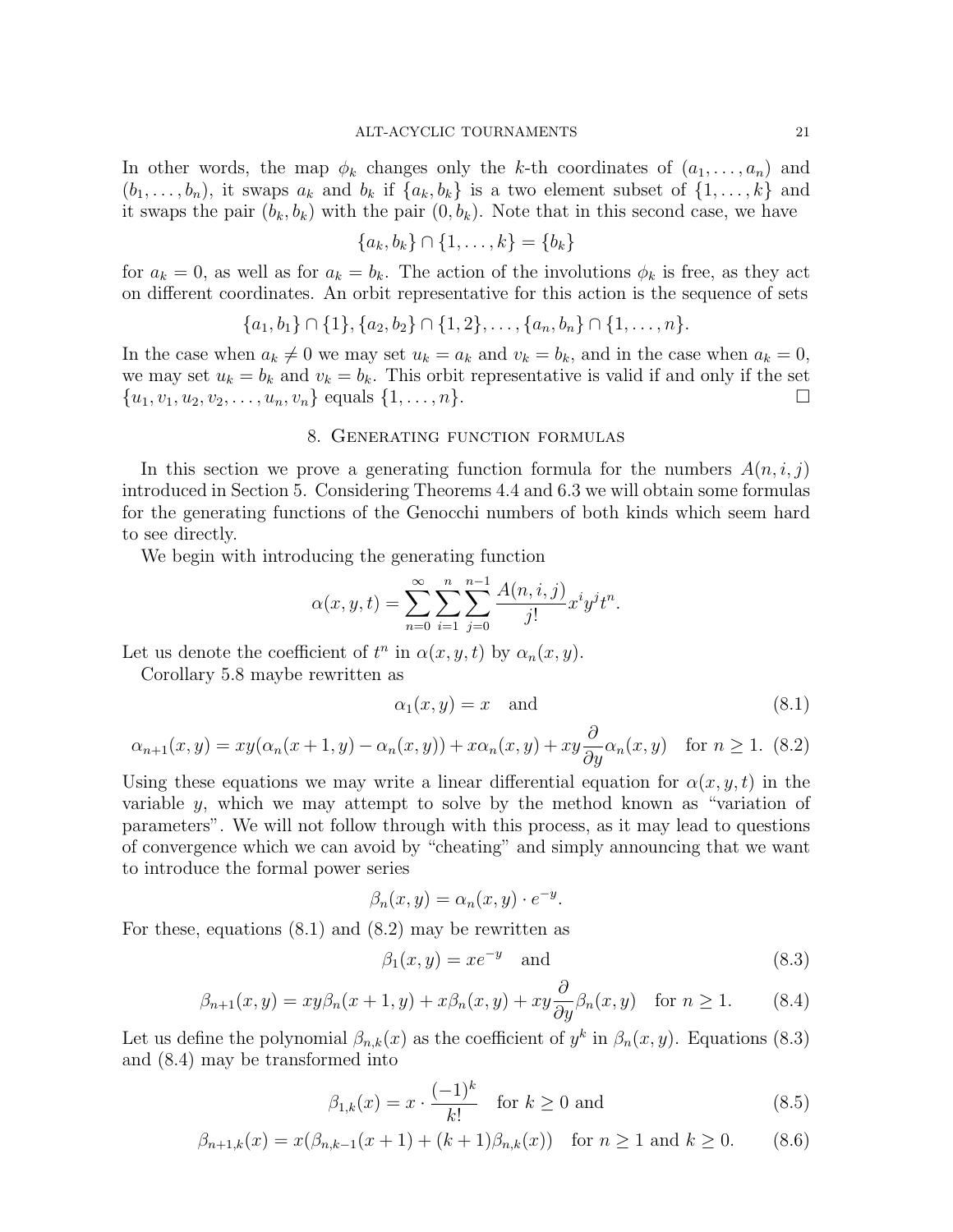## 22 GABOR HETYEI ´

Note that (8.6) also holds for  $k = 0$ , once we set  $\beta_{n,-1}(x) = 0$  for all n. Let us set finally  $\gamma_{n,k}(x) = \beta_{n,k}(x - k)$ . Equations (8.3) and (8.4) may be transformed into

$$
\gamma_{1,k}(x, y) = (x - k) \cdot \frac{(-1)^k}{k!} \quad \text{for } k \ge 0 \text{ and} \tag{8.7}
$$

$$
\gamma_{n+1,k}(x) = (x - k)(\gamma_{n,k-1}(x) + (k+1)\gamma_{n,k}(x)) \text{ for } n \ge 1 \text{ and } k \ge 0.
$$
 (8.8)

Again we set  $\gamma_{n,-1}(x) = 0$  for all n. This is an array of polynomials that is easy to compute after introducing

$$
\gamma_k(x,t) = \sum_{n=1}^{\infty} \gamma_{n,k}(x) t^n.
$$

For  $k = 0$ , Equation (8.7) and repeated use of Equation (8.8) yields  $\gamma_{n,0} = x^n$  for  $n \ge 1$ . Hence we have

$$
\gamma_0(x,t) = \frac{xt}{1 - xt}.\tag{8.9}
$$

For  $k \geq 1$ , Equation (8.8) implies the recurrence

$$
\gamma_k(x,t) = \frac{(x-k)t}{1-(x-k)(k+1)t} \cdot \left(\frac{(-1)^k}{k!} + \gamma_{k-1}(x,t)\right). \tag{8.10}
$$

Using Equations  $(8.9)$  and  $(8.10)$ , an easy induction on k implies

$$
\gamma_k(x,t) = \sum_{i=0}^k \frac{(-1)^{k-i}}{(k-i)!} \prod_{\ell=0}^i \frac{(x-k+\ell)t}{1-(x-k+\ell)(k+1-\ell)t}.
$$
\n(8.11)

Next we introduce

$$
\widetilde{\beta}_k(x,t) = \sum_{n=0}^{\infty} \beta_{n,k}(x) t^n.
$$

The definition of  $\gamma_{n,k}(x)$  implies  $\beta_{n,k}(x) = \gamma_{n,k}(x+k)$  and  $\widetilde{\beta}_k(x,t) = \gamma_k(x+k,t)$ . Hence Equation (8.11) may be rewritten as

$$
\widetilde{\beta}_k(x,t) = \sum_{i=0}^k \frac{(-1)^{k-i}}{(k-i)!} \prod_{\ell=0}^i \frac{(x+\ell)t}{1-(x+\ell)(k+1-\ell)t}.
$$
\n(8.12)

Finally, as an immediate consequence of the definitions we have

$$
\alpha(x, y, t) = \sum_{k=0}^{\infty} \widetilde{\beta}_k(x, t) \cdot y^k \cdot e^y.
$$

Combining the last equation with Equation (8.12) we obtain the formula

$$
\alpha(x, y, t) = \sum_{j=0}^{\infty} y^j \sum_{k=0}^j \frac{1}{(j-k)!} \sum_{i=0}^k \frac{(-1)^{k-i}}{(k-i)!} \prod_{\ell=0}^i \frac{(x+\ell)t}{1-(x+\ell)(k+1-\ell)t}
$$

The last formula may be made look slightly more elegant by observing that

$$
\prod_{\ell=0}^{i} (k+1-\ell) = (k+1)!/(k-i)!
$$

Therefore we obtain the following result.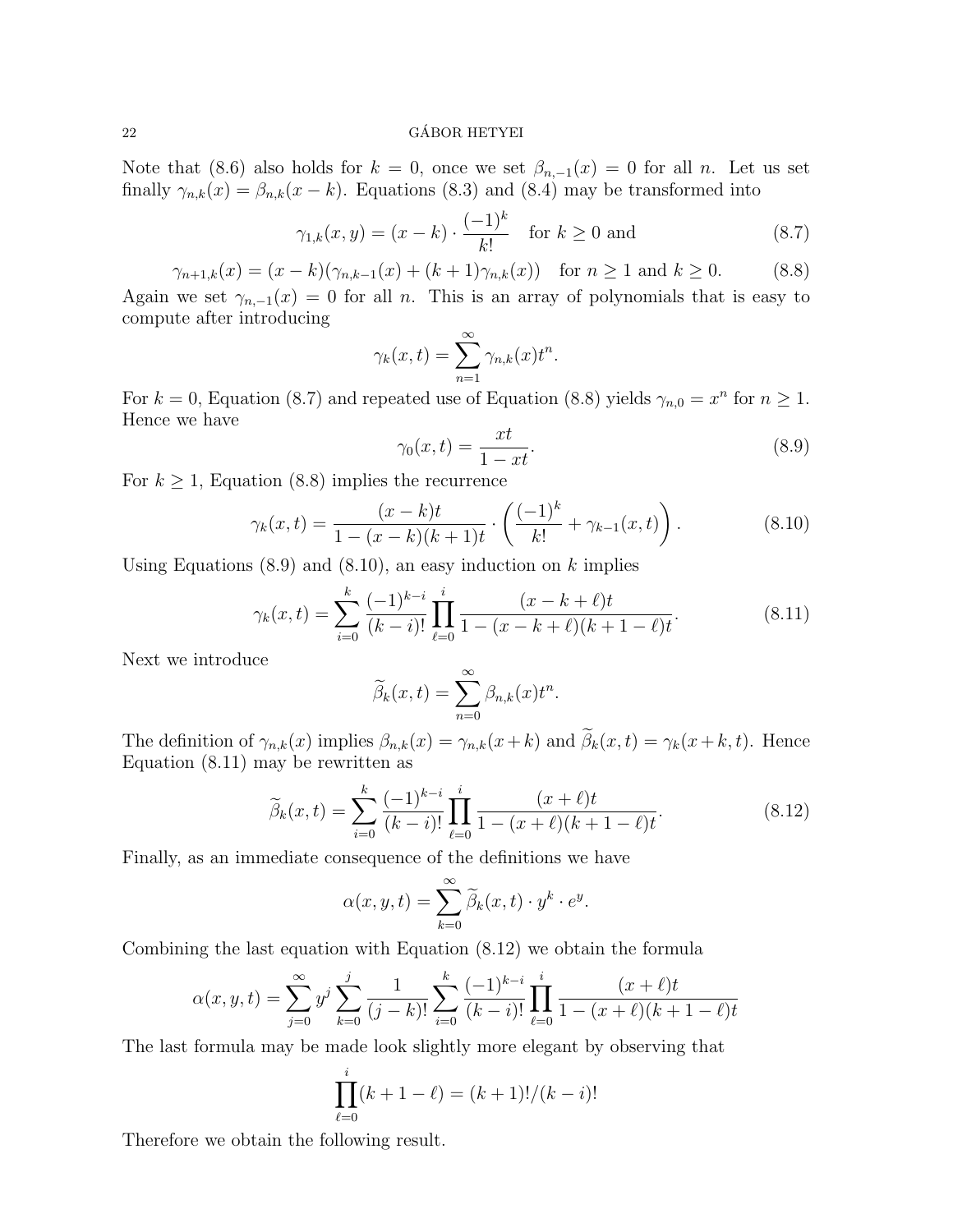**Theorem 8.1.** The generating function  $\alpha(x, y, t) = \sum_{n,i,j} A(n,i,j) x^i y^j t^n / j!$  is given by

$$
\alpha(x, y, t) = \sum_{j=0}^{\infty} \frac{y^j}{j!} \sum_{k=0}^j {j \choose k} \frac{1}{k+1} \sum_{i=0}^k (-1)^{k-i} \prod_{\ell=0}^i \frac{(x+\ell)(k+1-\ell)t}{1-(x+\ell)(k+1-\ell)t}.
$$

By Theorem 4.4 the generating function of the median Genocchi numbers  $H_{2n-1}$  is obtained by substituting  $x = 1$  and replacing each  $y^j$  with j! in  $\alpha(x, y, t)$ . Theorem 8.1 thus has the following consequence.

Corollary 8.2. The median Genocchi numbers satisfy

$$
\sum_{n=1}^{\infty} H_{2n-1}t^n = \sum_{j=0}^{\infty} \sum_{k=0}^{j} {j \choose k} \frac{1}{k+1} \sum_{i=0}^{k} (-1)^{k-i} \prod_{\ell=0}^{i} \frac{(1+\ell)(k+1-\ell)t}{1-(1+\ell)(k+1-\ell)t}.
$$

By Theorem 6.3, the generating function of the Genocchi numbers of the first kind is obtained by replacing each  $y^j$  by j! and then taking the coefficient of x in in  $\alpha(x, y, t)$ . To use Theorem 8.1, observe that all powers of x occur in the products of the form

$$
\prod_{\ell=0}^i \frac{(x+\ell)(k+1-\ell)t}{1-(x+\ell)(k+1-\ell)t}.
$$

Here, for  $\ell = 0$ , the factor

$$
\frac{x(k+1)t}{1-x(k+1)t} = x(k+1)t + x^2(k+1)^2t^2\cdots
$$

has no constant term, and the coefficient of x is  $(k+1)t$ . We can take out this factor, simplify by  $(k+1)$ , and only the constant terms of the remaining factors contribute to the coefficient of  $x$ . Theorem 8.1 thus has the following consequence.

Corollary 8.3. The Genocchi numbers of the first kind satisfy

$$
\sum_{n=1}^{\infty} |G_{2n}| t^n = t \cdot \sum_{j=0}^{\infty} \sum_{k=0}^{j} {j \choose k} \sum_{i=0}^{k} (-1)^{k-i} \prod_{\ell=1}^{i} \frac{\ell(k+1-\ell)t}{1-\ell(k+1-\ell)t}.
$$

# 9. Concluding remarks

Dumont's first permutation models for the Genocchi numbers were created by finding a class of excedant functions first  $[9,$  Corollaire du Théorème 3, and then establishing a bijection between excedant functions and permutations [9, Section 5]. This bijection is very different from, although similar in spirit to our Theorem 6.4. Using the bijection presented in Theorem 6.4, new classes of permutations counted by Genocchi numbers of the first kind may be introduced, however these classes will be very similar if not identical to the examples obtained by Dumont, after combining his bijection with Foata's fundamental transformation [14] which transforms counting excedances into counting descents. Dumont's bijection between permutations and excendant functions makes identifying excedances easy, whereas our bijection is poised on identifying descents. More interesting results could be hoped for by finding new permutation models for median Genocchi numbers using Corollaries 7.2 and 7.4. The curiosity of all results presented in this paper is that objects counted by Genocchi numbers of the first kind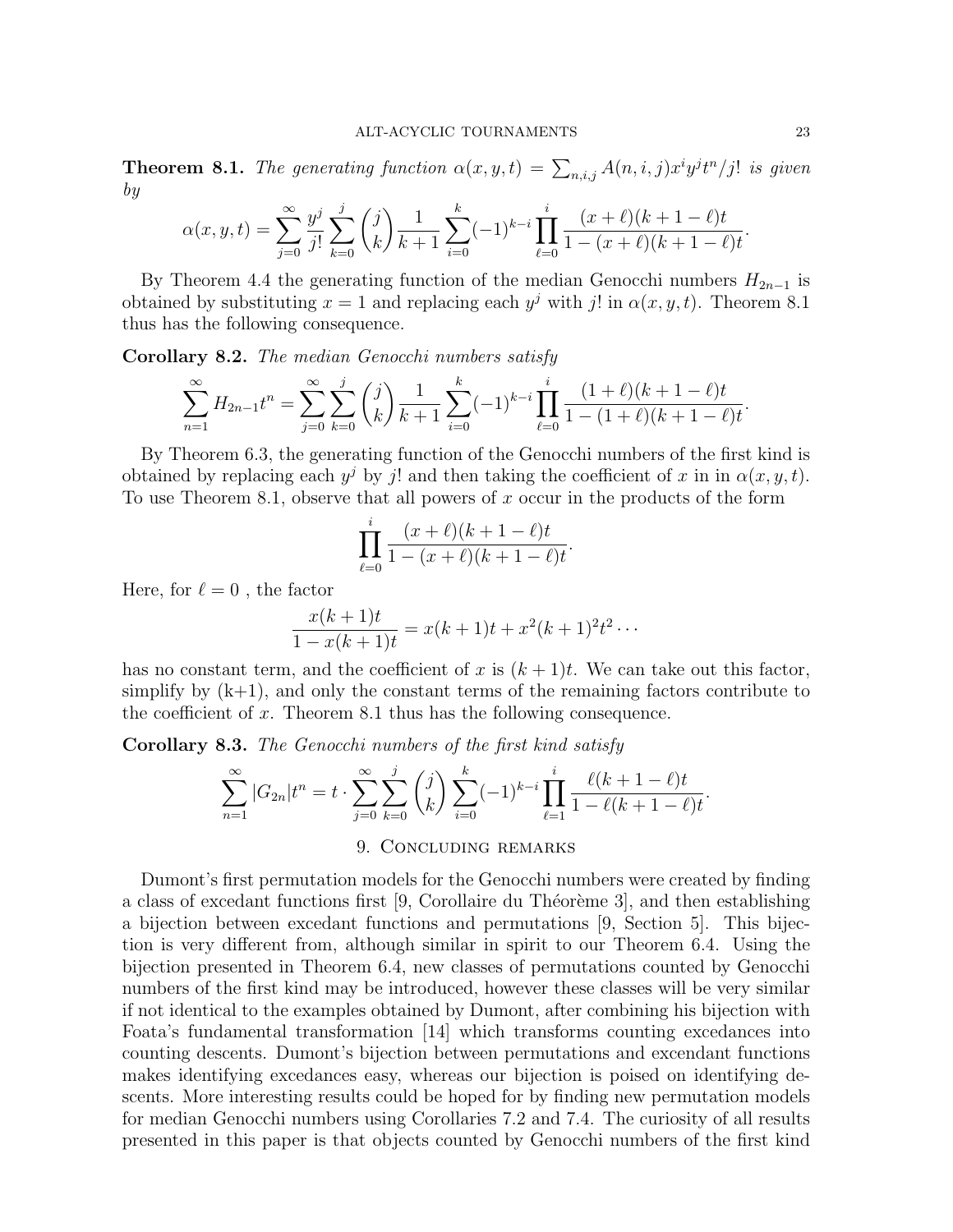are presented as subsets of objects counted by median Genocchi numbers: it is usually the other way around in the literature.

It seems somewhat difficult to find a bijection between the combinatorial model presented for the normalized median Genocchi numbers in Theorem 7.5 and the Dellac configurations [7] or Feigin's combinatorial model [12, 13]. At the very least, a more direct proof of Theorem 7.5 would be desirable.

This paper arose in a search for generalizations of semiacyclic tournaments that appear in the work of Postnikov and Stanley [19]. In particular, we have found a hyperplane arrangement, whose regions are counted by the median Genocchi numbers, known to be multiples of powers of 2. Semiacyclic tournaments count regions in the Linial arrangement, which is a section of the arrangement we presented in this paper. The number of semiacyclic tournaments on  $n$  vertices is known to be

$$
2^{-n} \sum_{k=0}^{n} \binom{n}{k} (k+1)^{n-1}
$$

see [19, Theorem 8.1]. It is hard to miss in the above formula that the sum after the factor  $2^{-n}$  is obviously an integer, but not obviously a multiple of  $2^{n}$ . No combinatorial proof of this divisibility is known, perhaps the  $q$ -counting of the regions of the Linial arrangement by Athanasiadis [3] comes closest. Perhaps the  $q$ -counting of the regions of our homogenized Linial arrangement, combined with a better understanding how the Linial arrangement appears as a section of our arrangement could help find some additional explanations how divisibility by a power of 2 appears in both settings.

#### Acknowledgments

This work was partially supported by a grant from the Simons Foundation  $(\#245153)$ to Gábor Hetyei).

### **REFERENCES**

- [1] G. E. Andrews, W. Gawronski and L. L. Littlejohn, The Legendre-Stirling numbers, Discrete Math. 311 (2011), 1255–1272.
- [2] C. A. Athanasiadis, Characteristic polynomials of subspace arrangements and finite fields, Adv. Math. **122** (1996), 193-233.
- [3] C. A. Athanasiadis, Extended Linial hyperplane arrangements for root systems and a conjecture of Postnikov and Stanley, J. Algebraic Combin. 10 (1999), 207–225.
- [4] D. Barsky and D. Dumont, Congruences pour les nombres de Genocchi de 2e espèce, Study Group on Ultrametric Analysis. 7th-8th years: 1979–1981 (Paris, 1979/1981), Exp. No. 34, 13 pp., Secrétariat Math., Paris, 1981.
- [5] A. Bigeni, Combinatorial study of Dellac configurations and q-extended normalized median Genocchi numbers, Electron. J. Combin. 21 (2014), Paper 2.32, 27 pp.
- [6] A. Björner, and M.L. Wachs, q-hook length formulas for forests, J. Combin. Theory Ser. A 52 (1989), 165–187.
- [7] H. Dellac, Problem 1735, *L'Intermédiaire Math.* **7** (1900) 9–10.
- [8] A. Claesson, S. Kitaev, K. Ragnarsson, B. E. Tenner, Boolean complexes for Ferrers graphs, Australas. J. Combin. 48 (2010), 159–173.
- [9] D. Dumont, Interprétations combinatoires des nombres de Genocchi, Duke Math. J. 41 (1974), 305–318.